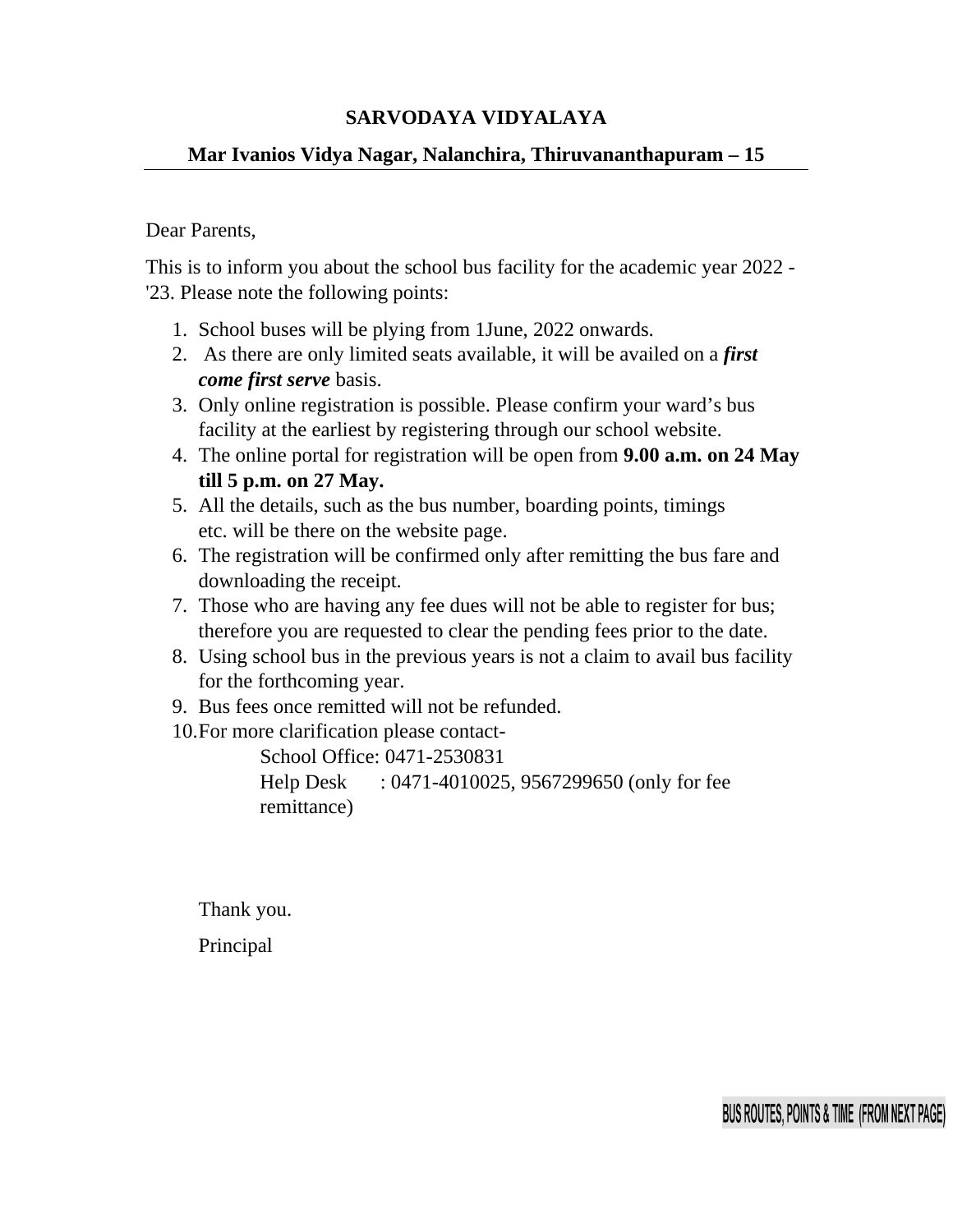|                | <b>BUS NO.1</b>                     |       |       |
|----------------|-------------------------------------|-------|-------|
| <b>BUS NO.</b> | <b>BOARDING POINT</b>               | MORN. | EVEN. |
| $\mathbf{1}$   | <b>VIJAYAMOHINI MILL</b>            | 7.10  | 3.45  |
| $\mathbf{1}$   | <b>CHENKALLOOR (POLICE STATION)</b> | 7.12  | 3.47  |
| 1              | <b>POOJAPPURA</b>                   | 7.14  | 3.49  |
| $\mathbf{1}$   | MUDAVANMUKAL (DESENTMUKKU)          | 7.16  | 3.51  |
| 1              | <b>THAMALAM</b>                     | 7.18  | 3.53  |
| 1              | <b>THAMALAM (COMMUNITY CENTRE)</b>  | 7.20  | 3.55  |
| $\mathbf{1}$   | <b>KUNJALUMMOODU</b>                | 7.23  | 3.58  |
| $\mathbf 1$    | <b>KARAMANA PETROL PUMP</b>         | 7.26  | 4.01  |
| 1              | <b>KILLIPPALAM</b>                  | 7.28  | 4.03  |
| $\mathbf{1}$   | <b>THYCAUD</b>                      | 7.30  | 4.05  |
| 1              | <b>METTUKADA</b>                    | 7.32  | 4.07  |
| 1              | <b>BHARATH BHAVAN</b>               | 7.35  | 4.08  |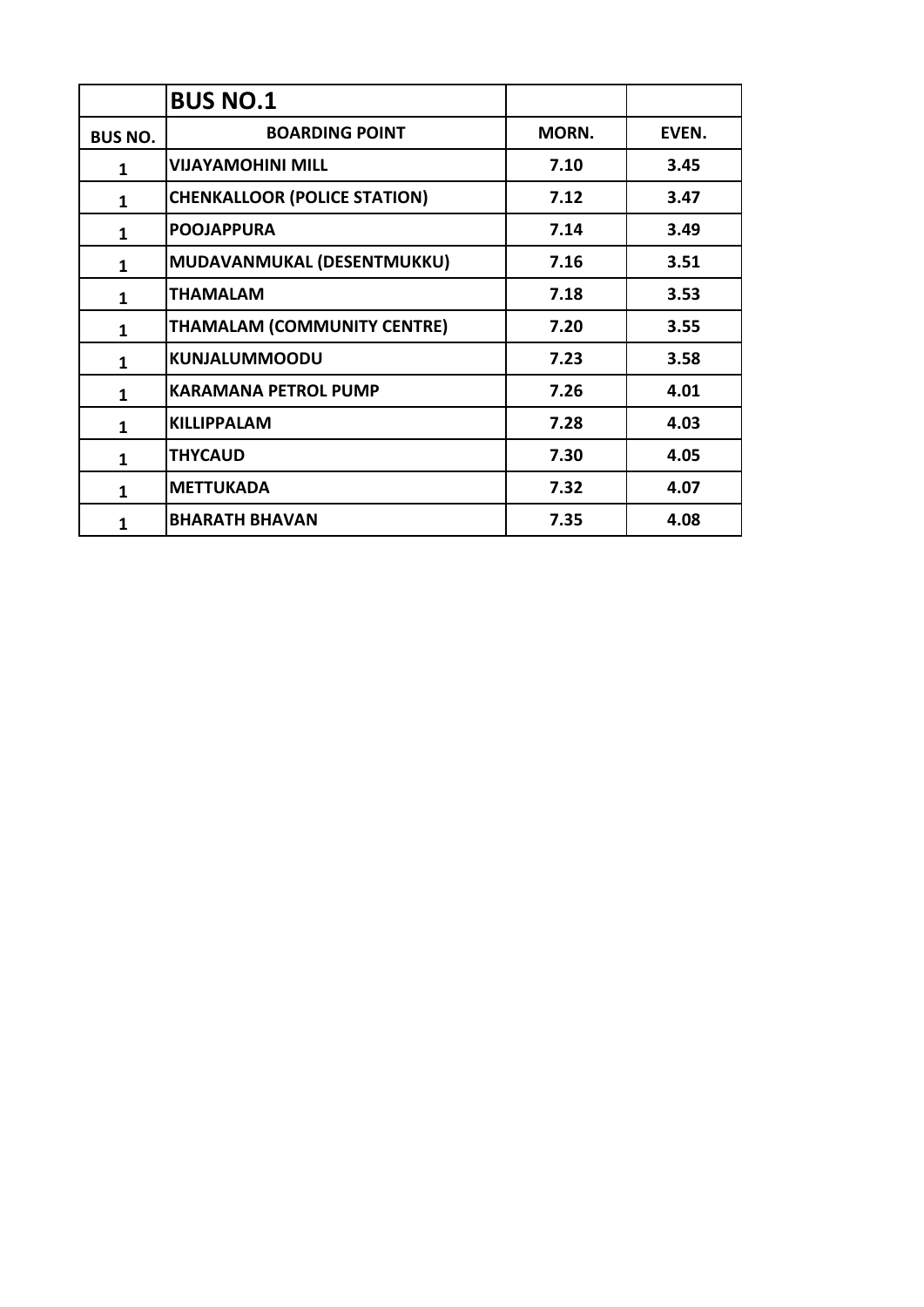|                | <b>BUS NO.2</b>                      |       |       |
|----------------|--------------------------------------|-------|-------|
|                | <b>MORNING AND EVENING 1 ST TRIP</b> |       |       |
| <b>BUS NO.</b> | <b>BOARDING POINT</b>                | MORN. | EVEN. |
| $2 - T1$       | ANCHUMUKKUVAYAL                      | 7.32  | 3.21  |
| $2-T1$         | <b>JAGATHIKKADA</b>                  | 7.34  | 3.22  |
| $2-T1$         | <b>NATURE CURE</b>                   | 7.36  | 3.25  |
| $2-T1$         | <b>ANUPAMA NAGAR</b>                 | 7.40  | 3.27  |
|                |                                      |       |       |
|                | <b>BUS NO.2</b>                      |       |       |
|                | <b>MORNING AND EVENING 2 ND TRIP</b> |       |       |
| <b>BUS NO.</b> | <b>BOARDING POINT</b>                | MORN. | EVEN. |
| $2-T2$         | <b>CHENCHERY ROAD</b>                | 7.50  | 3.35  |
| $2-T2$         | <b>KURUMKULAM TEMPLE</b>             | 7.51  | 3.37  |
| $2-T2$         | <b>EDAVACODE</b>                     | 7.52  | 3.40  |
| $2-T2$         | <b>CHEMPAKA SCHOOL</b>               | 7.54  | 3.42  |
| $2-T2$         | <b>VALLUNNI</b>                      | 7.56  | 3.44  |
| $2-T2$         | <b>KATTUVILA CHURCH ARCH</b>         | 7.58  | 3.46  |
| $2-T2$         | <b>PERIYAMADOM</b>                   | 8.00  | 3.48  |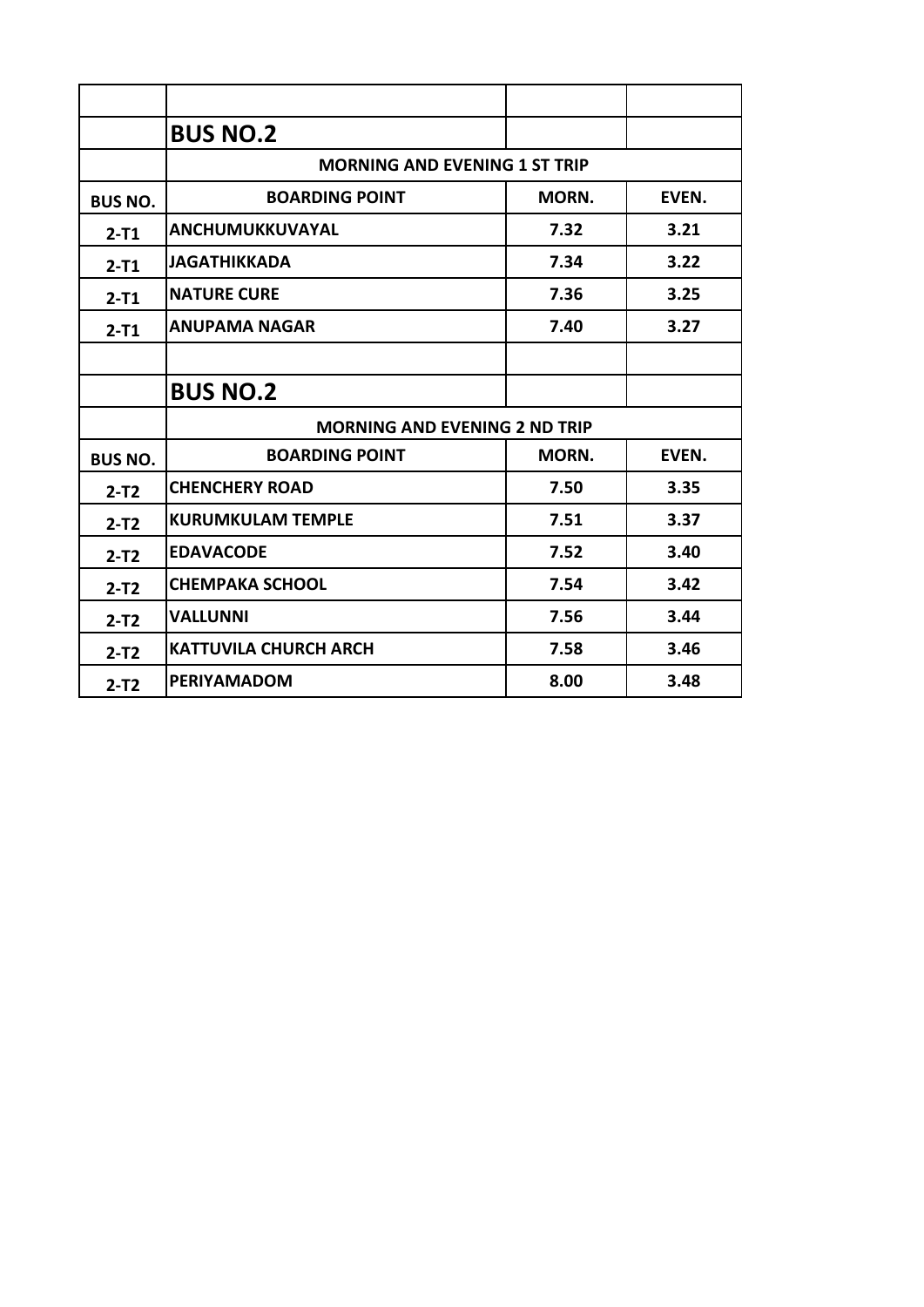|                         | <b>BUS NO.3</b>                      |       |       |
|-------------------------|--------------------------------------|-------|-------|
| <b>BUS NO.</b>          | <b>BOARDING POINT</b>                | MORN. | EVEN. |
| $\overline{\mathbf{3}}$ | <b>FOREST OFFICE JN (PTP NAGAR)</b>  | 7.15  | 3.42  |
| 3                       | <b>PTP NAGAR - 1</b>                 | 7.17  | 3.47  |
| $\overline{\mathbf{3}}$ | PTP NAGAR $-2$                       | 7.18  | 3.48  |
| $\overline{\mathbf{3}}$ | <b>ELIPPODE -1</b>                   | 7.20  | 3.50  |
| $\overline{\mathbf{3}}$ | <b>ELIPPODE -2</b>                   | 7.22  | 3.52  |
| 3                       | <b>VETTAMUKKU</b>                    | 7.25  | 3.55  |
| $\overline{\mathbf{3}}$ | <b>PALLIMUKKU ELECTRICITY OFFICE</b> | 7.27  | 3.57  |
| $\overline{\mathbf{3}}$ | <b>PANGODE PALLIMUKKU</b>            | 7.30  | 4.00  |
| 3                       | <b>THIRUMALA JN</b>                  | 7.33  | 4.03  |
| $\overline{\mathbf{3}}$ | <b>SK HOSPITAL</b>                   | 7.40  | 4.10  |
| 3                       | <b>SASTHAMANGALAM</b>                | 7.45  | 3.40  |
| 3                       | <b>VELLAYAMBALAM</b>                 | 7.50  | 3.35  |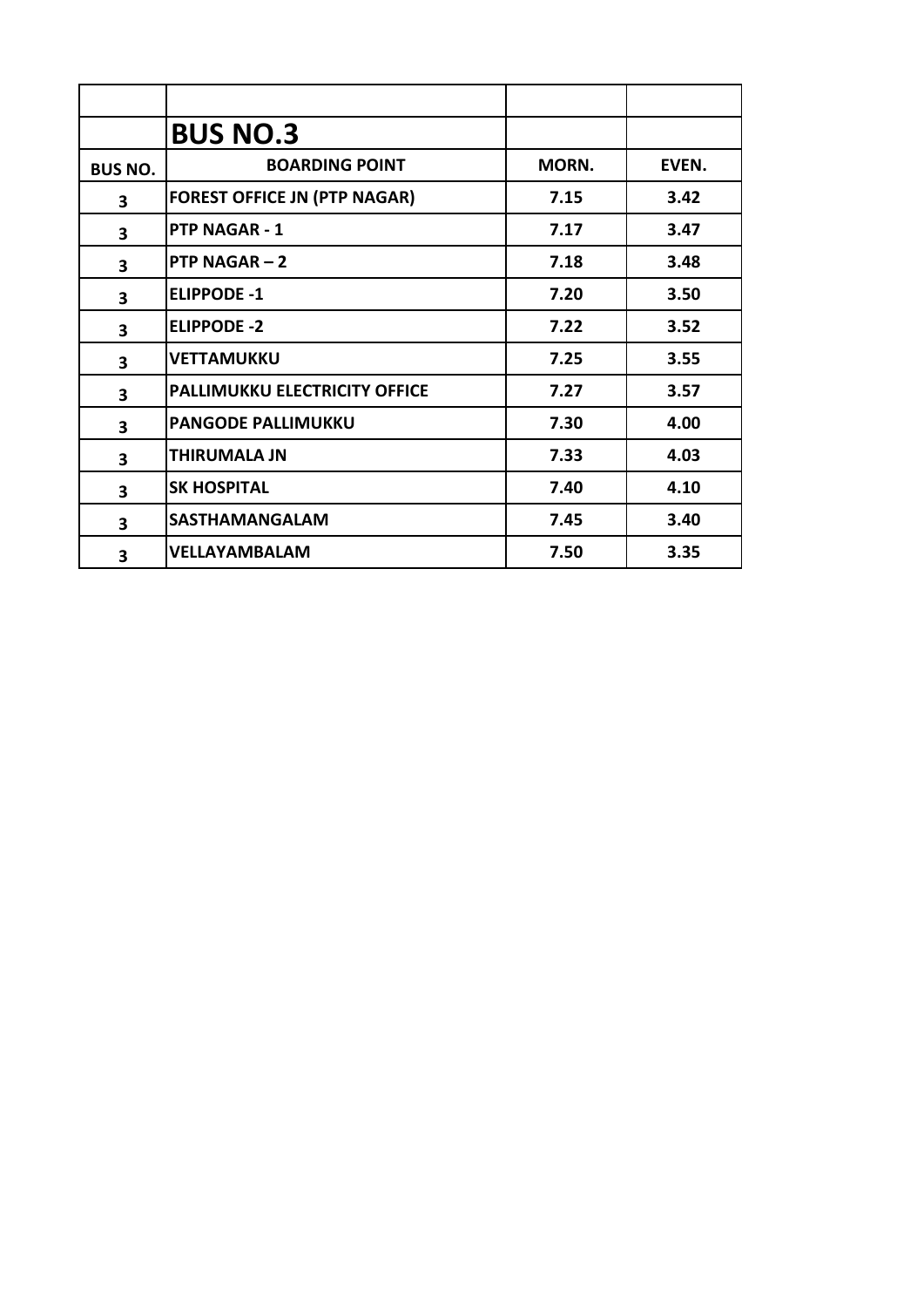|                         | <b>BUS NO.4</b>          |       |       |
|-------------------------|--------------------------|-------|-------|
| <b>BUS NO.</b>          | <b>BOARDING POINT</b>    | MORN. | EVEN. |
| 4                       | <b>OZHUKUPARA</b>        | 7.20  | 4.08  |
| 4                       | <b>KUTTIYANI JN</b>      | 7.24  | 4.06  |
| 4                       | KUTTIYANI VET.HOSPITAL   | 7.26  | 4.04  |
| 4                       | <b>KUTTIYANI SCHOOL</b>  | 7.28  | 4.02  |
| 4                       | <b>PANTHALACODE</b>      | 7.30  | 4.00  |
| 4                       | <b>VAVARA AMBALAM</b>    | 7.35  | 3.55  |
| 4                       | POTHENCODE MOSQUE        | 7.41  | 3.49  |
| $\overline{\mathbf{4}}$ | POTHENCODE SCHOOL        | 7.42  | 3.48  |
| 4                       | PLAMOODU (POTHENCODE)    | 7.43  | 3.47  |
| 4                       | <b>AYIROOPARA</b>        | 7.45  | 3.45  |
| 4                       | <b>NJANDOORKONAM</b>     | 7.50  | 3.40  |
| 4                       | <b>POWDIKONAM MARKET</b> | 7.58  | 3.32  |
| 4                       | <b>POWDIKONAM</b>        | 8.00  | 3.30  |
|                         |                          |       |       |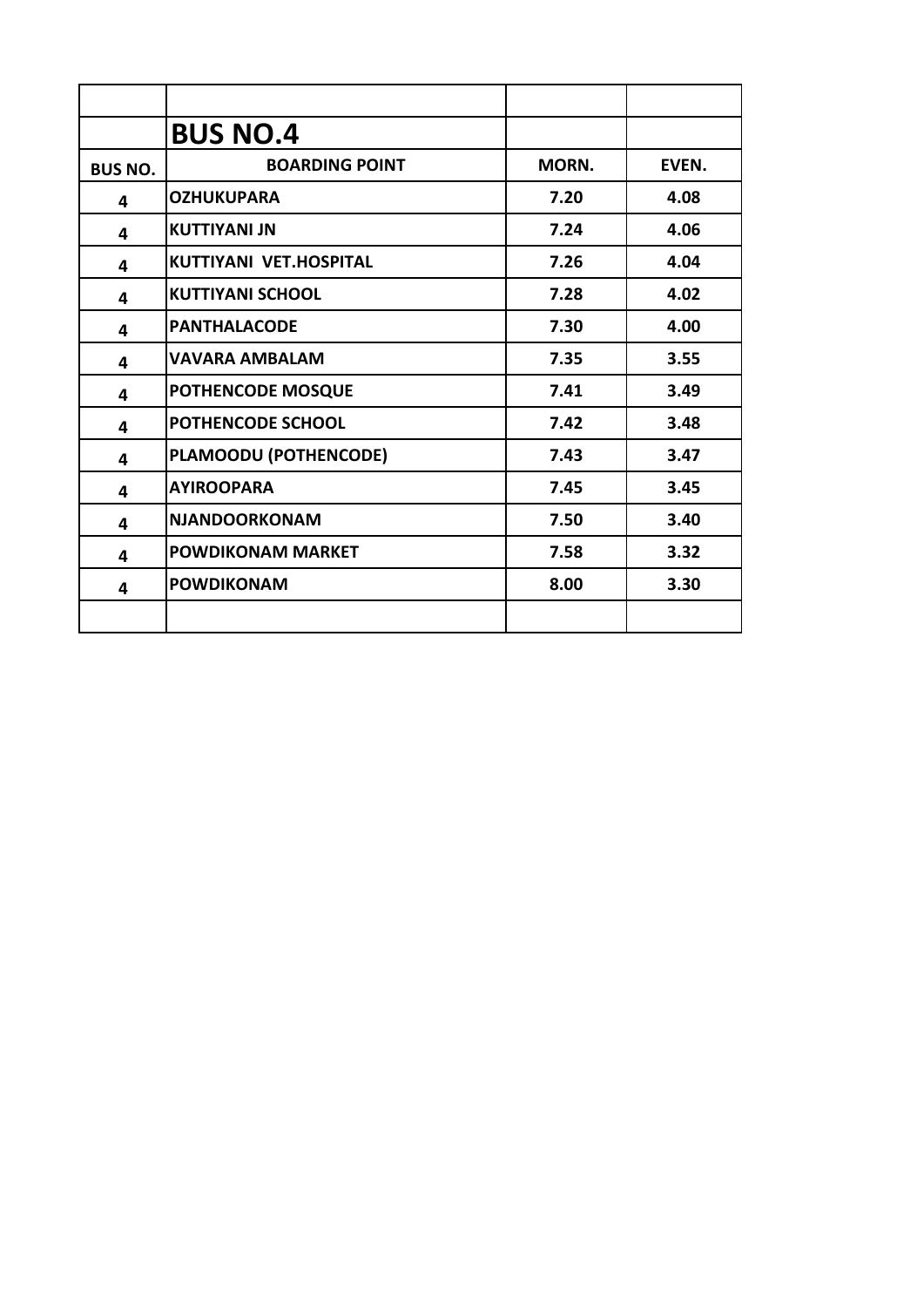|                | <b>BUS NO.5</b>                   |       |       |
|----------------|-----------------------------------|-------|-------|
| <b>BUS NO.</b> | <b>BOARDING POINT</b>             | MORN. | EVEN. |
| 5              | <b>NALUMUKKU</b>                  | 7.20  | 3.36  |
| 5              | <b>AANAYARA</b>                   | 7.25  | 3.45  |
| 5              | <b>LORDS HOSPITAL - EAST</b>      | 7.26  | 3.44  |
| 5              | <b>S N NAGAR</b>                  | 7.30  | 3.40  |
| 5              | <b>PETTAH</b>                     | 7.31  | 3.39  |
| 5              | PETTAH POLICE STATION             | 7.33  | 3.37  |
| 5              | <b>PALLIMUKKU SERVICE STATION</b> | 7.34  | 3.50  |
| 5              | <b>KANNAMMOOLA</b>                | 7.35  | 3.35  |
| 5              | <b>JOHN COX ENG.COLLEGE</b>       | 7.37  | 3.33  |
| 5              | <b>AVITTAM ROAD</b>               | 7.38  | 3.32  |
| 5              | <b>BURMA ROAD</b>                 | 7.39  | 3.31  |
| 5              | <b>SIMI THEATRE</b>               | 7.40  | 3.30  |
| 5              | <b>JAI NAGAR</b>                  | 7.41  | 3.29  |
| 5              | <b>NAVARANGAM LANE</b>            | 7.42  | 3.28  |
| 5              | <b>PT CHACKO NAGAR</b>            | 7.45  | 3.25  |
|                |                                   |       |       |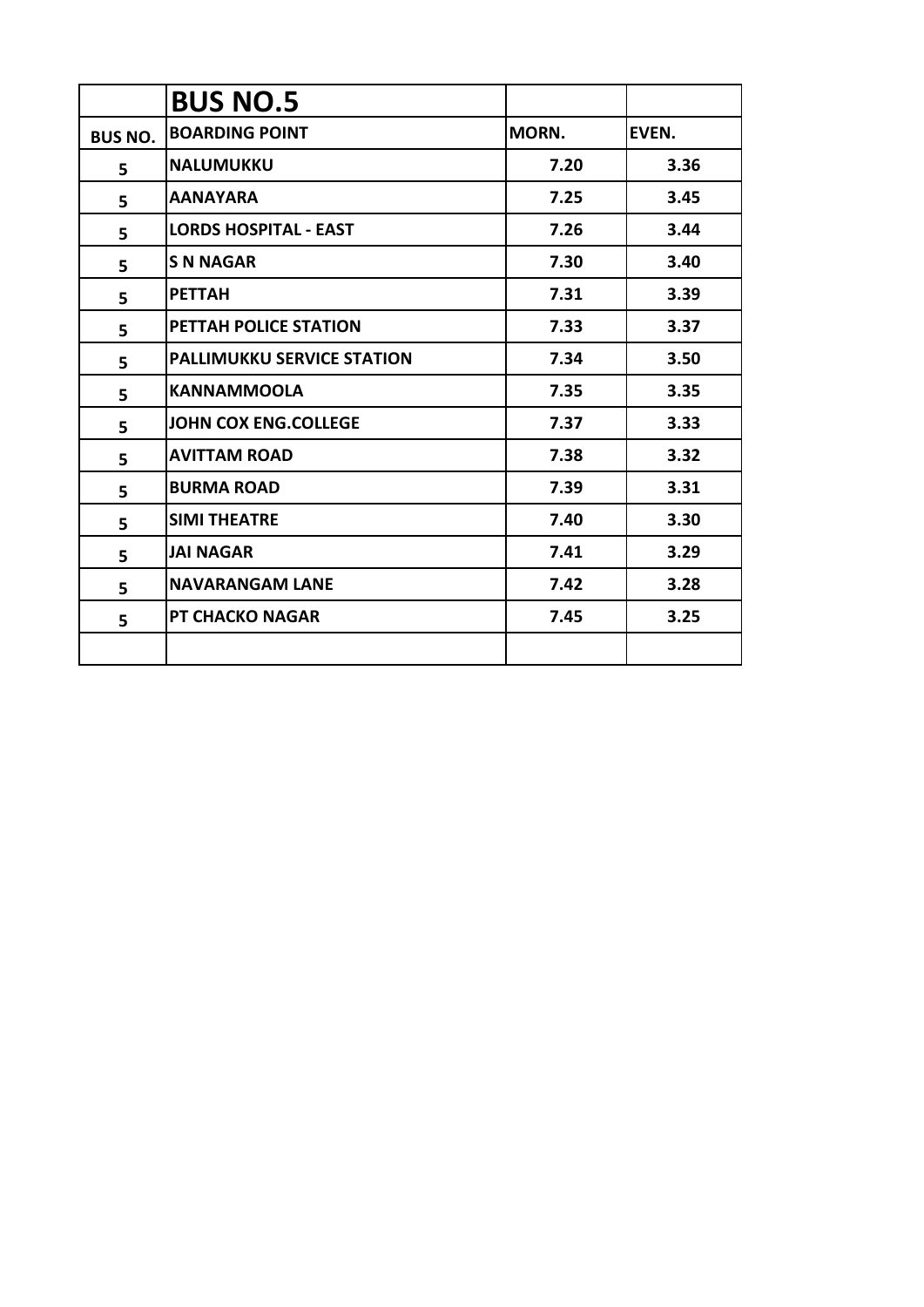|                | <b>BUS NO.6</b>                  |       |       |
|----------------|----------------------------------|-------|-------|
| <b>BUS NO.</b> | <b>BOARDING POINT</b>            | MORN. | EVEN. |
| 6              | <b>KONCHIRA</b>                  | 7.20  | 4.10  |
| 6              | <b>KANYAKULANGARA</b>            | 7.25  | 4.05  |
| 6              | <b>KOCHALUMMOODU</b>             | 7.27  | 4.02  |
| 6              | <b>PERUMKOOR - 1</b>             | 7.30  | 3.59  |
| 6              | <b>PERUMKOOR - 2</b>             | 7.32  | 3.55  |
| 6              | <b>VETTINADU</b>                 | 7.35  | 3.50  |
| 6              | <b>VETTINADU MARKET JUNCTION</b> | 7.40  | 3.45  |
| 6              | <b>VETTINADU PETROL PUMP</b>     | 7.42  | 3.43  |
| 6              | <b>KANACODE</b>                  | 7.45  | 3.40  |
| 6              | <b>VATTAPPARA</b>                | 7.48  | 3.38  |
| 6              | <b>PALLIVILA</b>                 | 7.50  | 3.37  |
| 6              | <b>AMBALANAGAR</b>               | 7.52  | 3.35  |
| 6              | <b>MUKKAMPALAMOODU</b>           | 7.53  | 3.33  |
| 6              | <b>CHITTAZHA</b>                 | 7.55  | 3.32  |
| 6              | <b>KEEZHECHITTAZHA</b>           | 8.00  | 3.30  |
| 6              | <b>MANNANTHALA</b>               | 8.05  | 3.25  |
| 6              | ANANDAVALLEESWARAM               | 8.07  | 3.23  |
| 6              | <b>KOTTAMUGAL</b>                | 8.08  | 3.22  |
| 6              | <b>NALANCHIRA STEP</b>           | 8.10  | 3.20  |
| 6              | <b>NALANCHIRA KURISADY</b>       | 8.12  | 3.18  |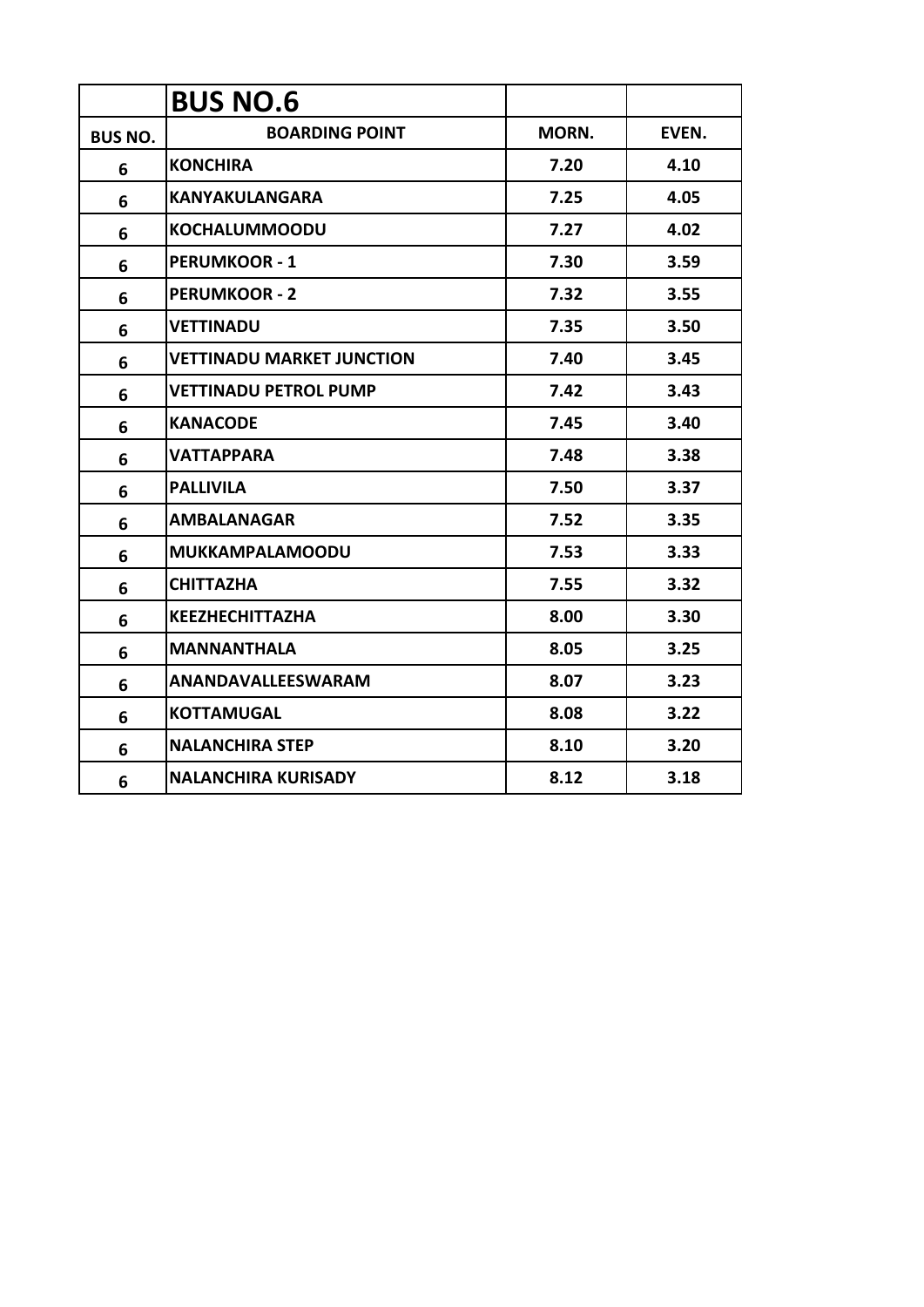|                         | <b>BUS NO.7</b>                |       |       |
|-------------------------|--------------------------------|-------|-------|
| <b>BUS NO.</b>          | <b>BOARDING POINT</b>          | MORN. | EVEN. |
| 7                       | <b>PEROORKADA MKT</b>          | 7.20  | 4.15  |
| 7                       | <b>G.C. NAGAR</b>              | 7.22  | 4.12  |
| $\overline{\mathbf{z}}$ | <b>MANNAMOOLA</b>              | 7.25  | 4.10  |
| $\overline{7}$          | <b>MELATHUMELE</b>             | 7.27  | 4.08  |
| $\overline{\mathbf{z}}$ | <b>MANNARAKKONAM</b>           | 7.29  | 4.06  |
| $\overline{\mathbf{z}}$ | <b>VATTIYOORKAVU</b>           | 7.30  | 4.04  |
| $\overline{\mathbf{z}}$ | <b>KANJIRAMPARA</b>            | 7.31  | 3.58  |
| $\overline{\mathbf{z}}$ | <b>MARUTHANKUZHY</b>           | 7.32  | 3.53  |
| $\overline{7}$          | <b>KOCHAR ROAD</b>             | 7.35  | 3.50  |
| $\overline{\mathbf{z}}$ | PAIPPINMOODU - 1               | 7.40  | 3.45  |
| $\overline{7}$          | <b>PAIPPINMOODU - 2</b>        | 7.41  | 3.43  |
| 7                       | <b>SAP CAMP</b>                | 7.43  | 3.42  |
| $\overline{7}$          | <b>OOLAMPARA</b>               | 7.45  | 3.38  |
| $\overline{7}$          | AMBALAMUKKU (SREE DHANYA FLAT) | 7.46  | 3.34  |
| $\overline{\mathbf{z}}$ | <b>VAYALILKKADA</b>            | 7.50  | 3.30  |
| $\overline{7}$          | <b>CORPORATION POND</b>        | 7.52  | 3.28  |
| $\overline{7}$          | <b>MUTTADA</b>                 | 7.54  | 3.26  |
| 7                       | <b>HOLY CROSS CHURCH</b>       | 7.55  | 3.25  |
| $\overline{\mathbf{z}}$ | <b>PARUTHIPPARA</b>            | 7.57  | 3.23  |
| $\overline{\mathbf{z}}$ | <b>PANANVILA</b>               | 8.00  | 3.21  |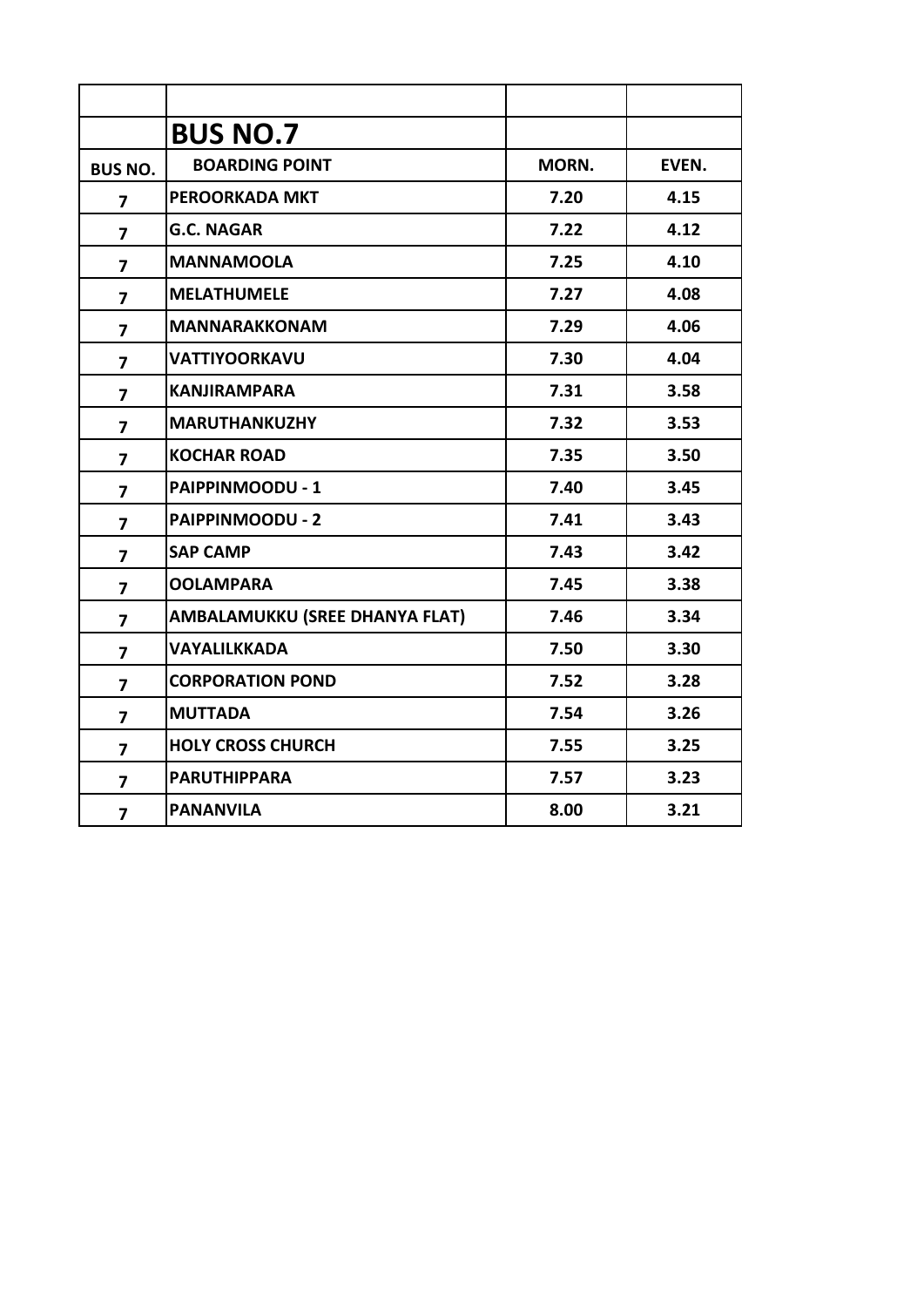|                | <b>BUS NO.8</b>              |       |       |
|----------------|------------------------------|-------|-------|
| <b>BUS NO.</b> | <b>BOARDING POINT</b>        | MORN. | EVEN. |
| 8              | <b>KOLIYAKODE</b>            | 7.10  | 4.10  |
| 8              | <b>VENJARAMOODU</b>          | 7.20  | 4.07  |
| 8              | <b>SINDHU THEATRE</b>        | 7.22  | 4.05  |
| 8              | <b>VAYYETTU</b>              | 7.23  | 4.04  |
| 8              | THYCAUD(VENJARAMOODU)        | 7.25  | 4.02  |
| 8              | <b>PIRAPPANCODE</b>          | 7.30  | 3.57  |
| 8              | <b>KAVIYATTU</b>             | 7.33  | 3.54  |
| 8              | <b>MANCHADIMOODU</b>         | 7.35  | 3.52  |
| 8              | <b>KOPPAM</b>                | 7.38  | 3.49  |
| 8              | <b>VEMBAYAM PETROL PUMP</b>  | 7.40  | 3.47  |
| 8              | <b>VEMBAYAM JUNCTION</b>     | 7.41  | 3.46  |
| 8              | <b>VEMBAYAM FEDERAL BANK</b> | 7.42  | 3.45  |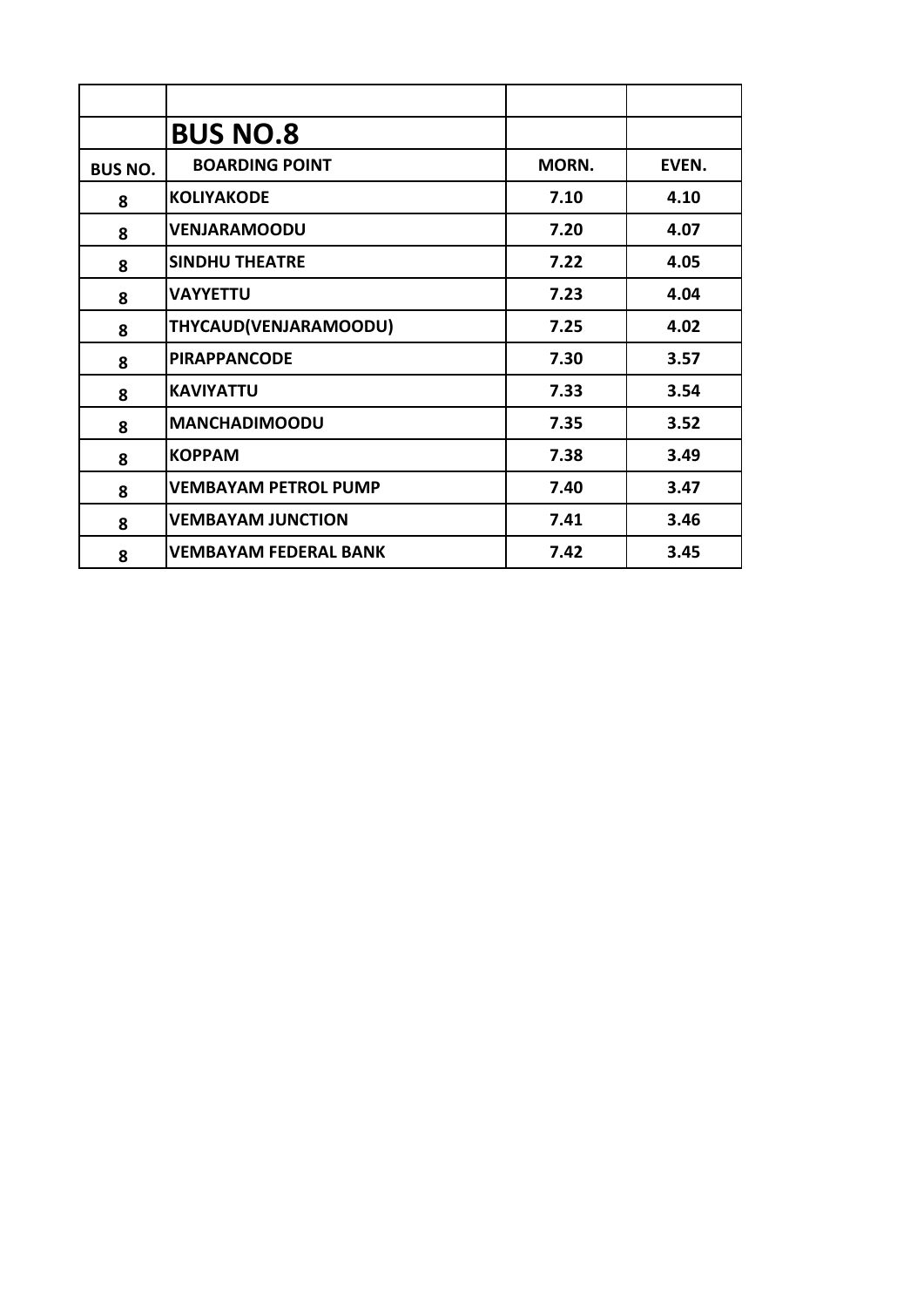|                | <b>BUS NO.9</b>                      |       |       |
|----------------|--------------------------------------|-------|-------|
| <b>BUS NO.</b> | <b>BOARDING POINT</b>                | MORN. | EVEN. |
| 9              | <b>ATTAKULANGARA</b>                 | 7.15  | 4.15  |
| 9              | <b>MANACAUD</b>                      | 7.17  | 4.13  |
| 9              | <b>KAMALESWARAM</b>                  | 7.20  | 4.10  |
| 9              | <b>KALLATTUMUKKU</b>                 | 7.22  | 4.08  |
| 9              | <b>PARAVANKUNNU</b>                  | 7.24  | 4.06  |
| 9              | <b>AMBALATHARA</b>                   | 7.27  | 4.03  |
| 9              | AMBALATHARA (MILMA)                  | 7.28  | 4.02  |
| 9              | <b>THIRUVALLOM BRIDGE</b>            | 7.32  | 3.58  |
| 9              | <b>KUMARICHANTHA(CORDOVA SCHOOL)</b> | 7.35  | 3.55  |
| 9              | <b>KUMARICHANTHA(PETROL PUMP)</b>    | 7.36  | 3.54  |
| 9              | <b>PARUTHIKUZHY</b>                  | 7.37  | 3.53  |
| 9              | <b>MUTTATHARA</b>                    | 7.40  | 3.50  |
| 9              | <b>KALLUMMOODU</b>                   | 7.43  | 3.47  |
| 9              | <b>INCHAKKAL</b>                     | 7.45  | 3.45  |
| 9              | <b>SUBHASH NAGAR</b>                 | 7.46  | 3.44  |
| 9              | <b>WEST FORT</b>                     | 7.48  | 3.42  |
| 9              | <b>SP FORT</b>                       | 7.50  | 3.40  |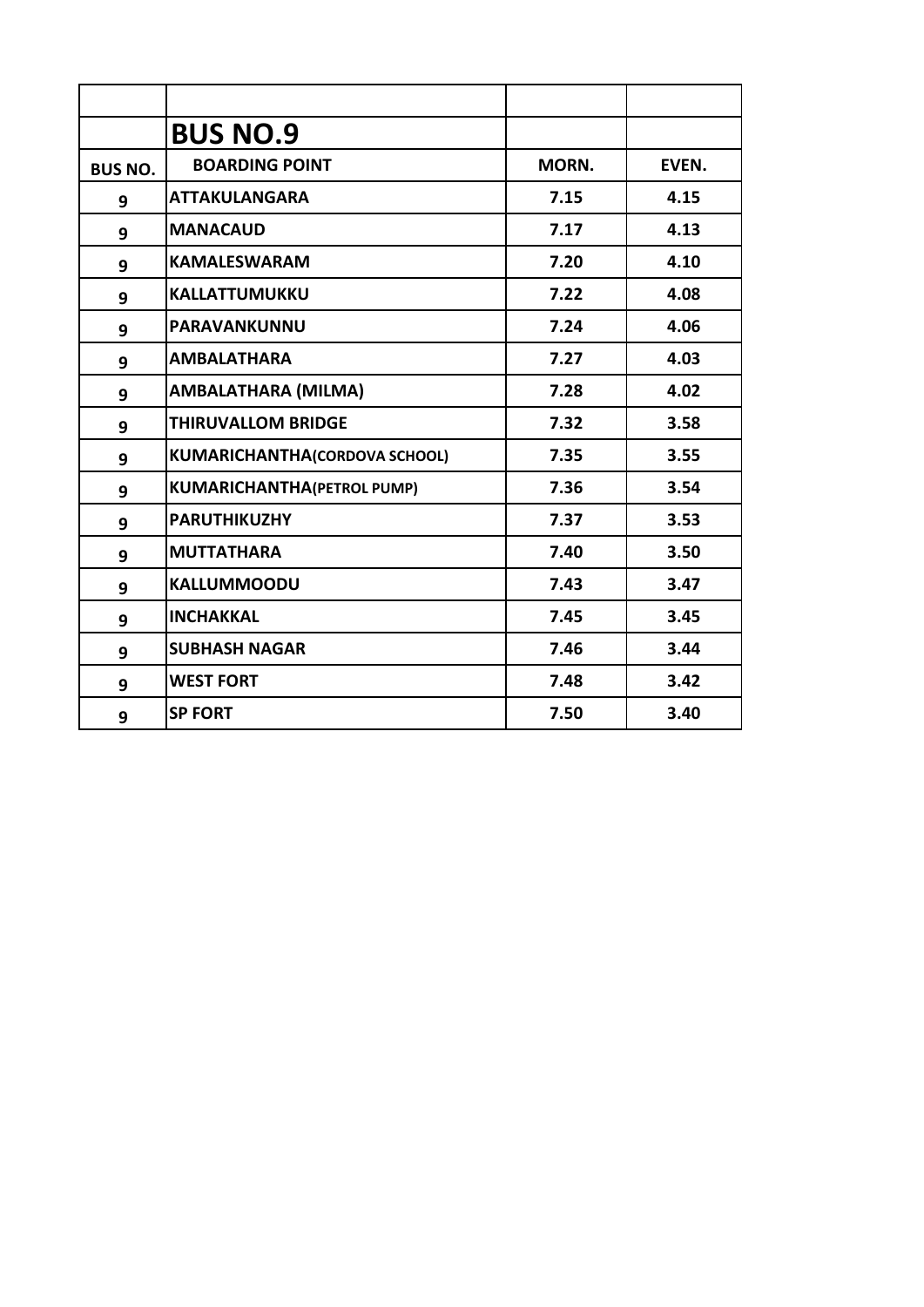|                | <b>BUS No. 10</b>               |       |       |
|----------------|---------------------------------|-------|-------|
| <b>BUS NO.</b> | <b>BOARDING POINT</b>           | MORN. | EVEN. |
| 10             | <b>MANKUZHY</b>                 | 7.20  | 3.40  |
| 10             | <b>PANGAPPARA HEALTH CENTRE</b> | 7.22  | 3.42  |
| 10             | <b>PANGAPPARA BRIDGE</b>        | 7.24  | 3.44  |
| 10             | PANGAPPARA GURUMANDIRAM         | 7.26  | 3.46  |
| 10             | <b>LNCPE</b>                    | 7.30  | 4.00  |
| 10             | <b>PULLANNIVILA</b>             | 7.35  | 4.05  |
| 10             | <b>PEROOR</b>                   | 7.38  | 4.08  |
| 10             | <b>GANDHIPURAM</b>              | 7.40  | 4.10  |
| 10             | <b>SHIVANKOM JN</b>             | 7.45  | 4.15  |
| 10             | <b>CHERUVAIKKAL</b>             | 7.55  | 3.30  |
| 10             | PULAYANARKOTTA                  | 7.57  | 3.27  |
| 10             | <b>ULLOOR (AKKULAM ROAD)</b>    | 8.00  | 3.25  |
|                |                                 |       |       |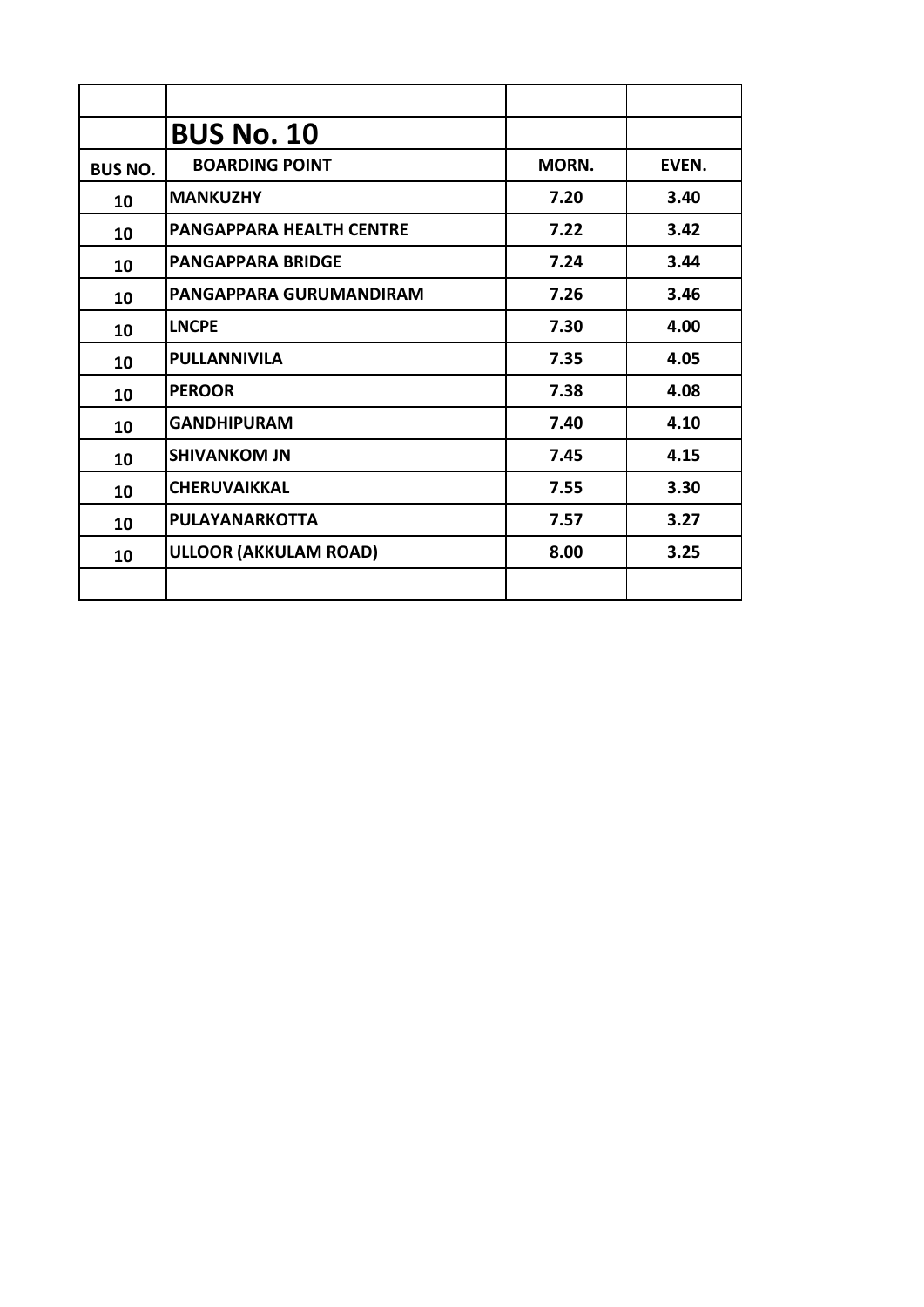|                | <b>BUS No.11</b>              |       |       |
|----------------|-------------------------------|-------|-------|
| <b>BUS NO.</b> | <b>BOARDING POINT</b>         | MORN. | EVEN. |
| 11             | <b>PATHIRIPPALLY</b>          | 7.20  | 3.35  |
| 11             | <b>KUDAPPANAKKUNNU TEMPLE</b> | 7.22  | 3.37  |
| 11             | KUDAPPANAKKUNNU JN.           | 7.25  | 3.40  |
| 11             | <b>POOMALLIYOORKONAM</b>      | 7.28  | 3.42  |
| 11             | <b>JOURNALIST COLONY</b>      | 7.30  | 3.45  |
| 11             | <b>NCC ROAD</b>               | 7.32  | 3.47  |
| 11             | <b>AMBALATHIN HALL</b>        | 7.34  | 3.49  |
| 11             | <b>AMBALAMUKKU TEMPLE</b>     | 7.36  | 3.51  |
| 11             | <b>AMBALA NAGAR</b>           | 7.40  | 3.55  |
| 11             | <b>KURAVAN KONAM MARKET</b>   | 7.42  | 3.57  |
|                |                               |       |       |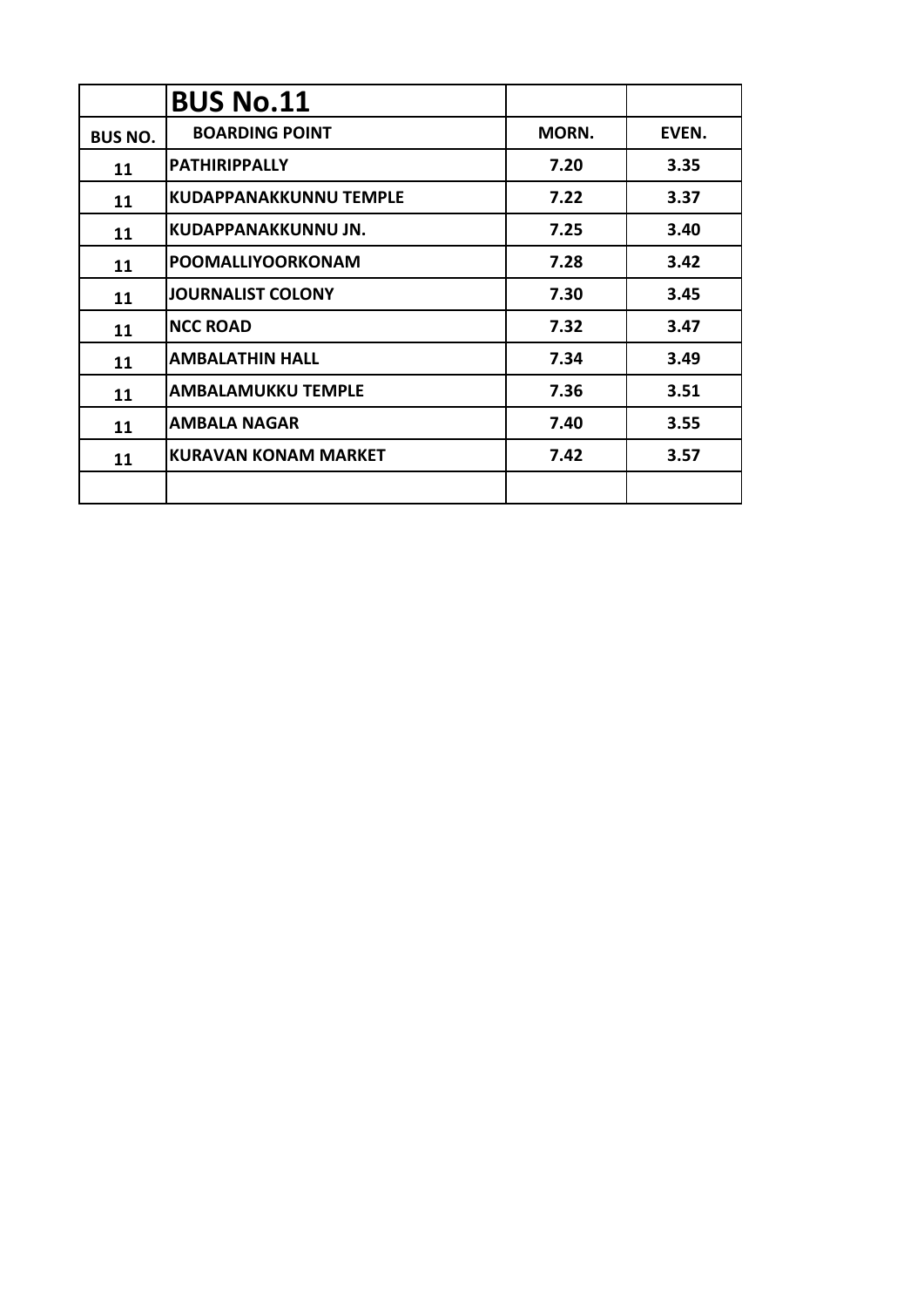|                | <b>BUS No.12</b>             |       |       |
|----------------|------------------------------|-------|-------|
|                |                              |       |       |
| <b>BUS NO.</b> | <b>BOARDING POINT</b>        | MORN. | EVEN. |
| 12             | <b>NELLIYODE</b>             | 7.10  | 4.13  |
| 12             | <b>MADHUPALAM</b>            | 7.12  | 4.11  |
| 12             | <b>KARIMAM ALUMMODU JN</b>   | 7.15  | 4.08  |
| 12             | <b>MARUTHOORKADAVU</b>       | 7.20  | 4.03  |
| 12             | <b>KAIMANAM</b>              | 7.23  | 4.00  |
| 12             | <b>NEERMANKARA</b>           | 7.25  | 3.58  |
| 12             | <b>KARAMANA PETROL PUMP</b>  | 7.26  | 3.57  |
| 12             | <b>ST.JUDE JUNCTION</b>      | 7.28  | 3.55  |
| 12             | KILLIPALAM (Old Kumar Caffe) | 7.30  | 3.53  |
| 12             | <b>SOUTH FORT</b>            | 7.35  | 3.48  |
| 12             | <b>VAZHAPPALLY</b>           | 7.38  | 3.45  |
| 12             | <b>KAITHAMUKKU</b>           | 7.40  | 3.43  |
| 12             | <b>PULIMOODU</b>             | 7.42  | 3.41  |
| 12             | <b>STATUE</b>                | 7.44  | 3.39  |
| 12             | <b>VJT HALL</b>              | 7.46  | 3.37  |
| 12             | NIYAMA SABHA MANDIRAM        | 7.48  | 3.35  |
|                |                              |       |       |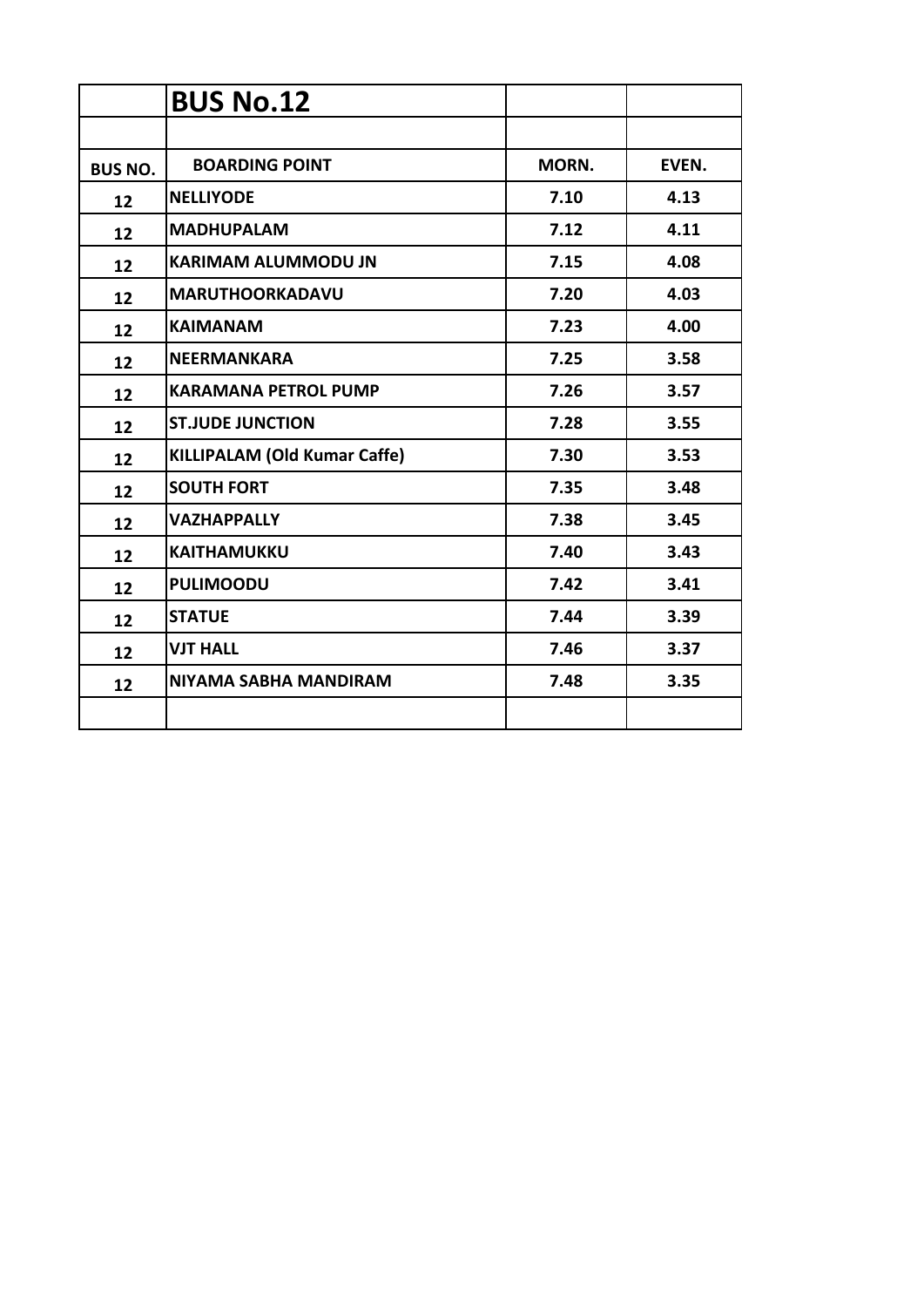|                | <b>BUS No.13</b>                |       |       |
|----------------|---------------------------------|-------|-------|
|                |                                 |       |       |
| <b>BUS NO.</b> | <b>BOARDING POINT</b>           | MORN. | EVEN. |
| 13             | <b>VELI PALLI</b>               | 7.10  | 4.12  |
| 13             | <b>VELI VILLAGE</b>             | 7.12  | 4.10  |
| 13             | <b>VETTUCADU</b>                | 7.15  | 4.07  |
| 13             | <b>KOCHUPALLI</b>               | 7.17  | 4.02  |
| 13             | <b>KANANTHURA</b>               | 7.20  | 3.59  |
| 13             | <b>SHANKUMUGHAM POST OFFICE</b> | 7.23  | 3.56  |
| 13             | <b>GVRAJA</b>                   | 7.25  | 3.54  |
| 13             | <b>SHANKUMUGHAM MOSQUE</b>      | 7.27  | 3.52  |
| 13             | <b>ALL SAINTS</b>               | 7.30  | 3.49  |
| 13             | <b>CHACKA FIRE STATION</b>      | 7.32  | 3.47  |
| 13             | <b>CHACKAITI</b>                | 7.33  | 3.46  |
| 13             | <b>CHACKA JUNCTION (KSEB)</b>   | 7.35  | 3.44  |
| 13             | <b>LORDS HOSPITAL BYPASS</b>    | 7.38  | 3.41  |
| 13             | <b>KARIKKAKOM TEMPLE</b>        | 7.40  | 3.39  |
| 13             | <b>VENPALAVATTOM</b>            | 7.42  | 3.37  |
| 13             | <b>KIMS POONTHI ROAD</b>        | 7.44  | 3.35  |
| 13             | <b>KUMARAPURAM JUNCTION</b>     | 7.46  | 3.33  |
| 13             | <b>KAMAL VIDYA PEETH</b>        | 7.48  | 3.31  |
| 13             | <b>JAYARAJ BAKERY</b>           | 7.50  | 3.29  |
| 13             | <b>MURINJAPALAM</b>             | 7.52  | 3.27  |
|                |                                 |       |       |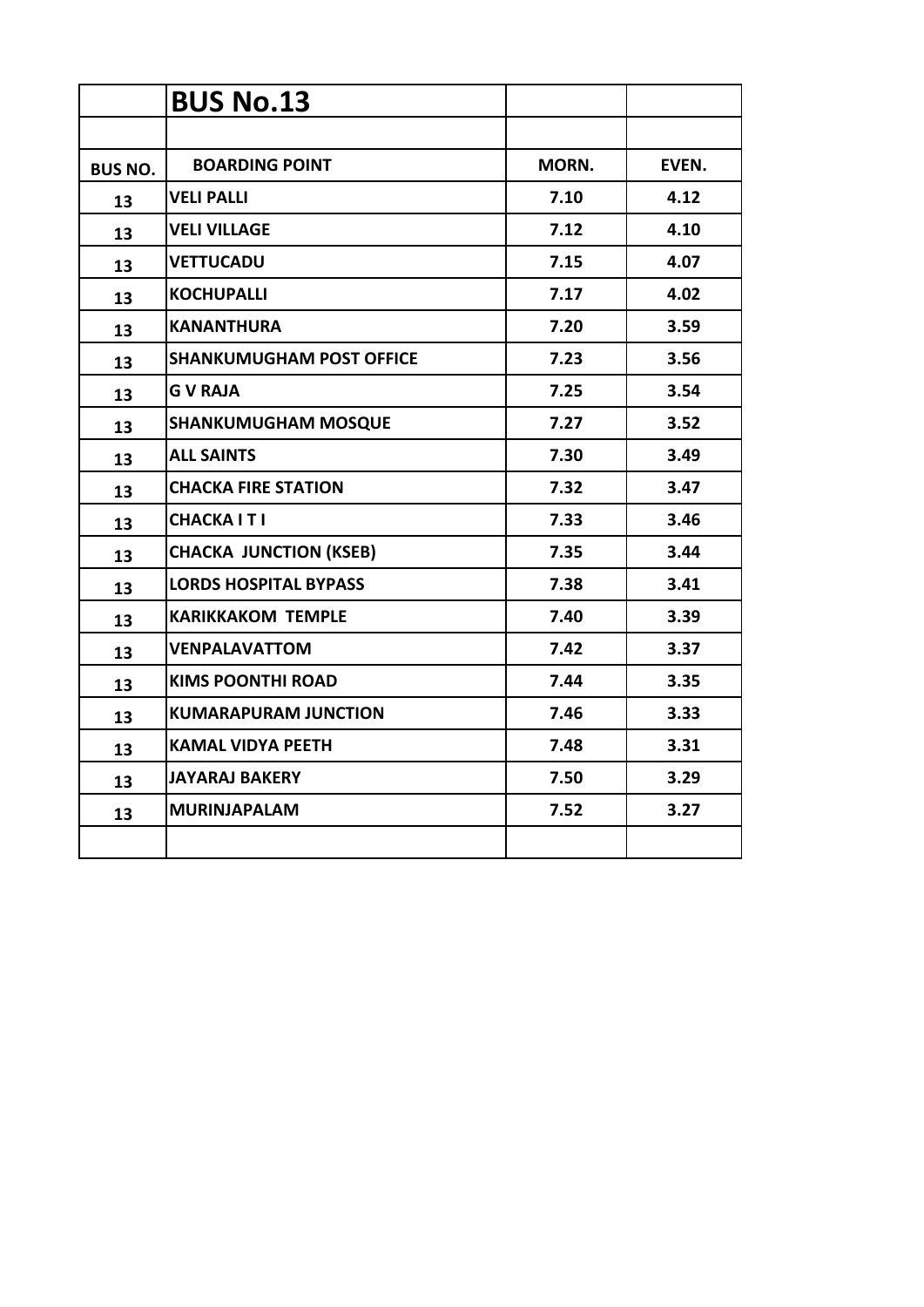|                | <b>BUS No.14</b>                    |       |       |
|----------------|-------------------------------------|-------|-------|
| <b>BUS NO.</b> | <b>BOARDING POINT</b>               | MORN. | EVEN. |
| 14             | <b>KAZHAKKOOTTAM POLICE STATION</b> | 7.17  | 4.06  |
| 14             | <b>MISSION HOSPITAL</b>             | 7.18  | 4.05  |
| 14             | <b>VETTUROAD</b>                    | 7.20  | 4.03  |
| 14             | <b>SAINIK SCHOOL MAIN GATE</b>      | 7.22  | 4.01  |
| 14             | <b>KINFRA PARK</b>                  | 7.23  | 4.00  |
| 14             | <b>CHANTHAVILA</b>                  | 7.25  | 3.58  |
| 14             | <b>NARICKAL</b>                     | 7.27  | 3.56  |
| 14             | <b>KATTAIKONAM</b>                  | 7.30  | 3.53  |
| 14             | <b>SASTHAVATTOM</b>                 | 7.32  | 3.51  |
| 14             | <b>CHENKOTTUKONAM</b>               | 7.35  | 3.48  |
| 14             | <b>ANIYOOR</b>                      | 7.37  | 3.46  |
| 14             | <b>CHEMPAZHANTHI</b>                | 7.42  | 3.41  |
| 14             | <b>VENCHAVODE</b>                   | 7.45  | 3.38  |
| 14             | <b>CHEKKALAMUKKU</b>                | 7.46  | 3.37  |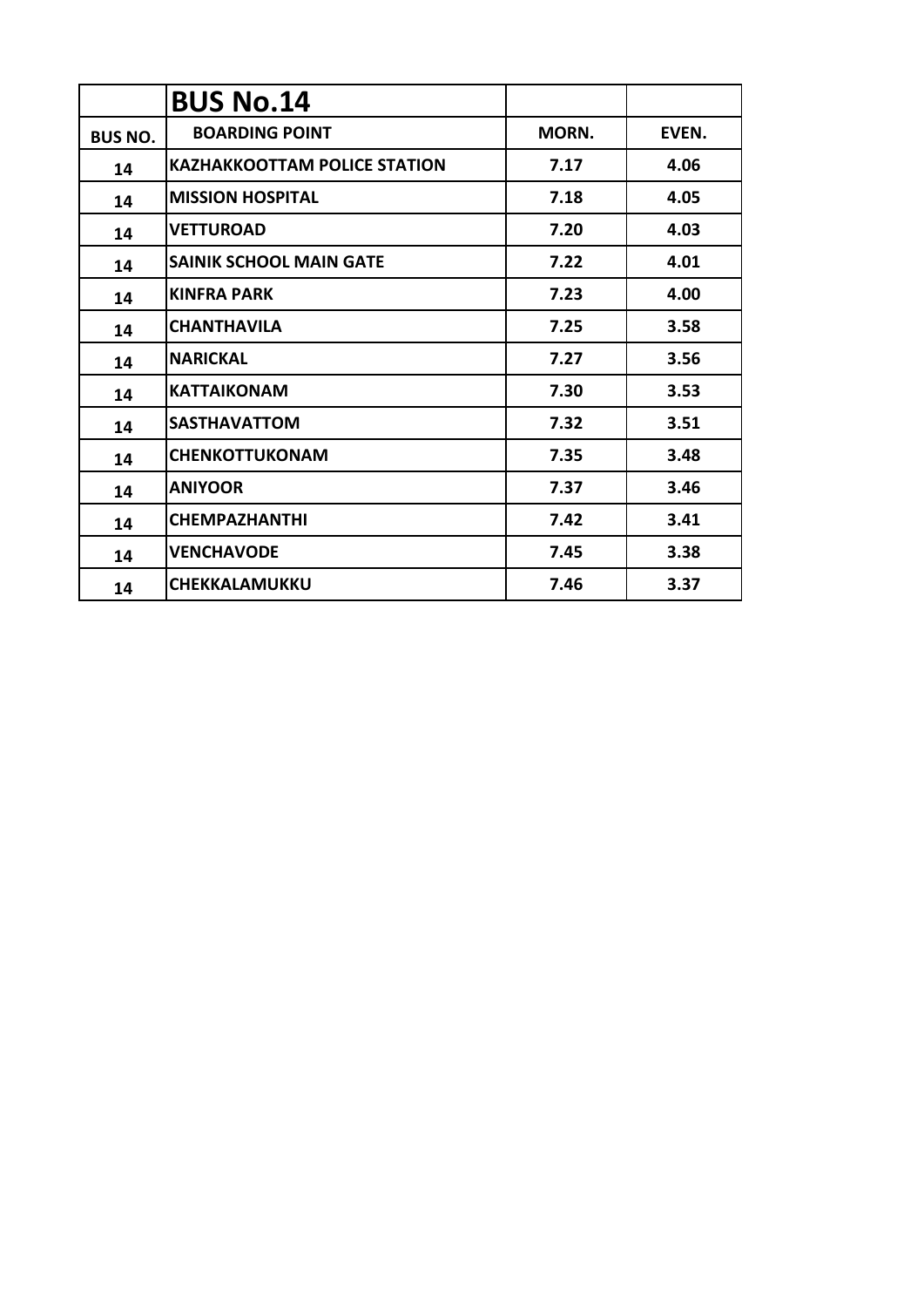|                | <b>BUS No.15</b>                |       |       |
|----------------|---------------------------------|-------|-------|
| <b>BUS NO.</b> | <b>BOARDING POINT</b>           | MORN. | EVEN. |
| 15             | <b>THRIPPADAPURAM</b>           | 7.15  | 4.07  |
| 15             | THAMPURANMUKKU (INFOSYS)        | 7.20  | 4.02  |
| 15             | <b>AAKKULAM BYPASS JUNCTION</b> | 7.22  | 4.00  |
| 15             | <b>NISH</b>                     | 7.23  | 3.59  |
| 15             | <b>AAKKULAM FLAT</b>            | 7.24  | 3.58  |
| 15             | <b>PRASANTH NAGAR</b>           | 7.30  | 3.52  |
| 15             | PRIYADARSHINI NAGAR             | 7.32  | 3.50  |
| 15             | CD <sub>S</sub>                 | 7.35  | 3.47  |
| 15             | <b>BAPPUJI NAGAR</b>            | 7.37  | 3.45  |
| 15             | <b>CHALAKKUZHY</b>              | 7.50  | 3.32  |
| 15             | <b>NIRMALA HOSPITAL</b>         | 7.52  | 3.30  |
|                |                                 |       |       |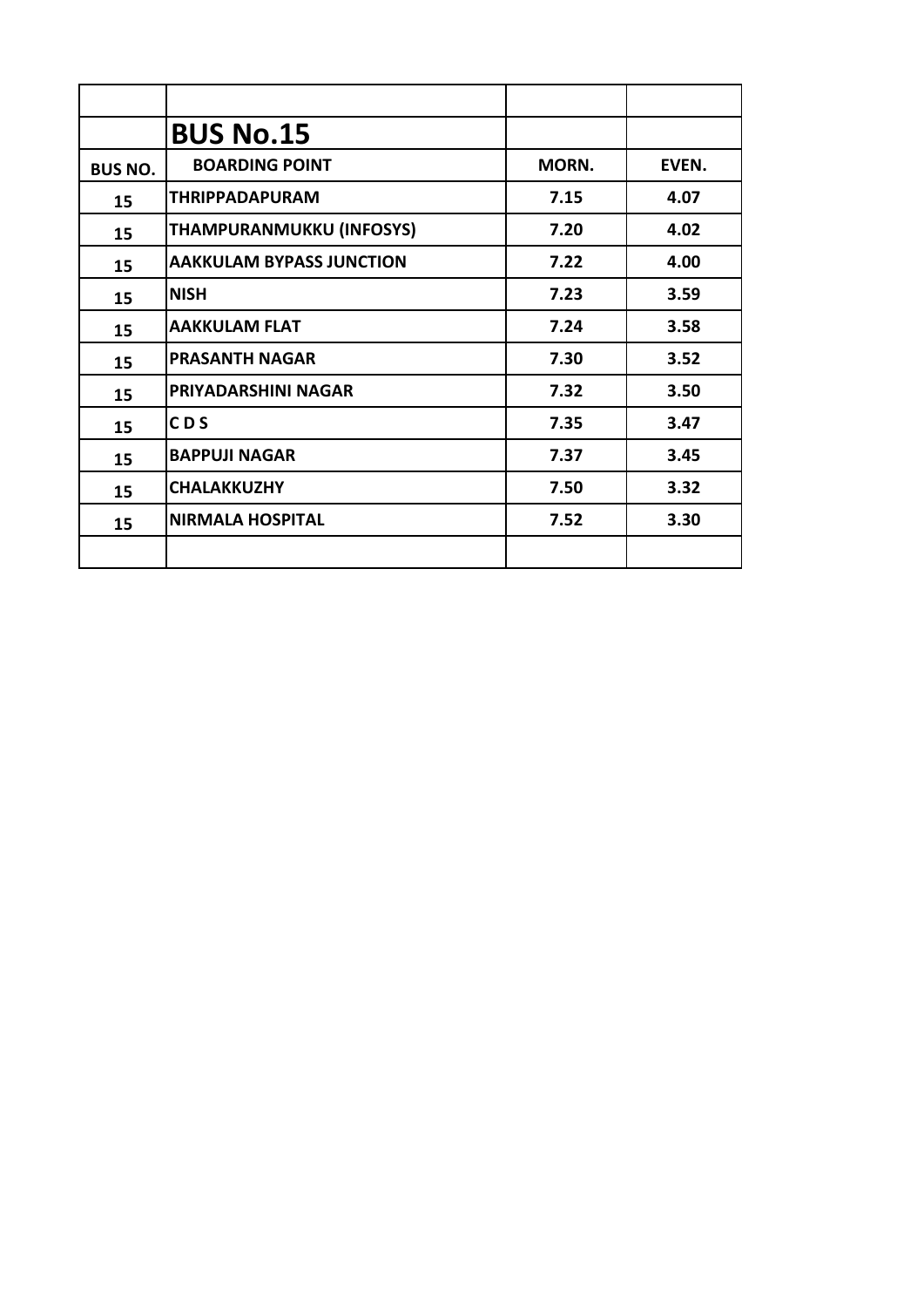|                | <b>BUS No.16</b>           |       |       |
|----------------|----------------------------|-------|-------|
| <b>BUS NO.</b> | <b>BOARDING POINT</b>      | MORN. | EVEN. |
| 16             | LM <sub>S</sub>            | 7.20  | 3.40  |
| 16             | <b>MUSEUM</b>              | 7.22  | 3.42  |
| 16             | <b>NGO QTRS</b>            | 7.25  | 3.45  |
| 16             | <b>NANDAVANAM</b>          | 7.26  | 3.47  |
| 16             | <b>BAKERY JN</b>           | 7.28  | 3.50  |
| 16             | <b>PANAVILA</b>            | 7.30  | 3.52  |
| 16             | <b>MODEL SCHOOL JN</b>     | 7.32  | 3.55  |
| 16             | <b>ARISTO JN</b>           | 7.35  | 3.57  |
| 16             | <b>THAMPANOOR</b>          | 7.38  | 4.00  |
| 16             | <b>OVER BRIDGE</b>         | 7.40  | 4.02  |
| 16             | <b>AYURVEDA COLLEGE</b>    | 7.42  | 4.05  |
| 16             | <b>UPPILAMMOODU BRIDGE</b> | 7.45  | 4.07  |
| 16             | <b>VANCHIYOOR</b>          | 7.47  | 4.10  |
| 16             | <b>PATTOOR</b>             | 7.50  | 4.12  |
| 16             | THAMPURANMUKKU             | 7.52  | 4.15  |
| 16             | <b>LAW COLLEGE</b>         | 7.55  | 4.17  |
| 16             | <b>AANAYADI HOSPITAL</b>   | 7.57  | 4.20  |
|                |                            |       |       |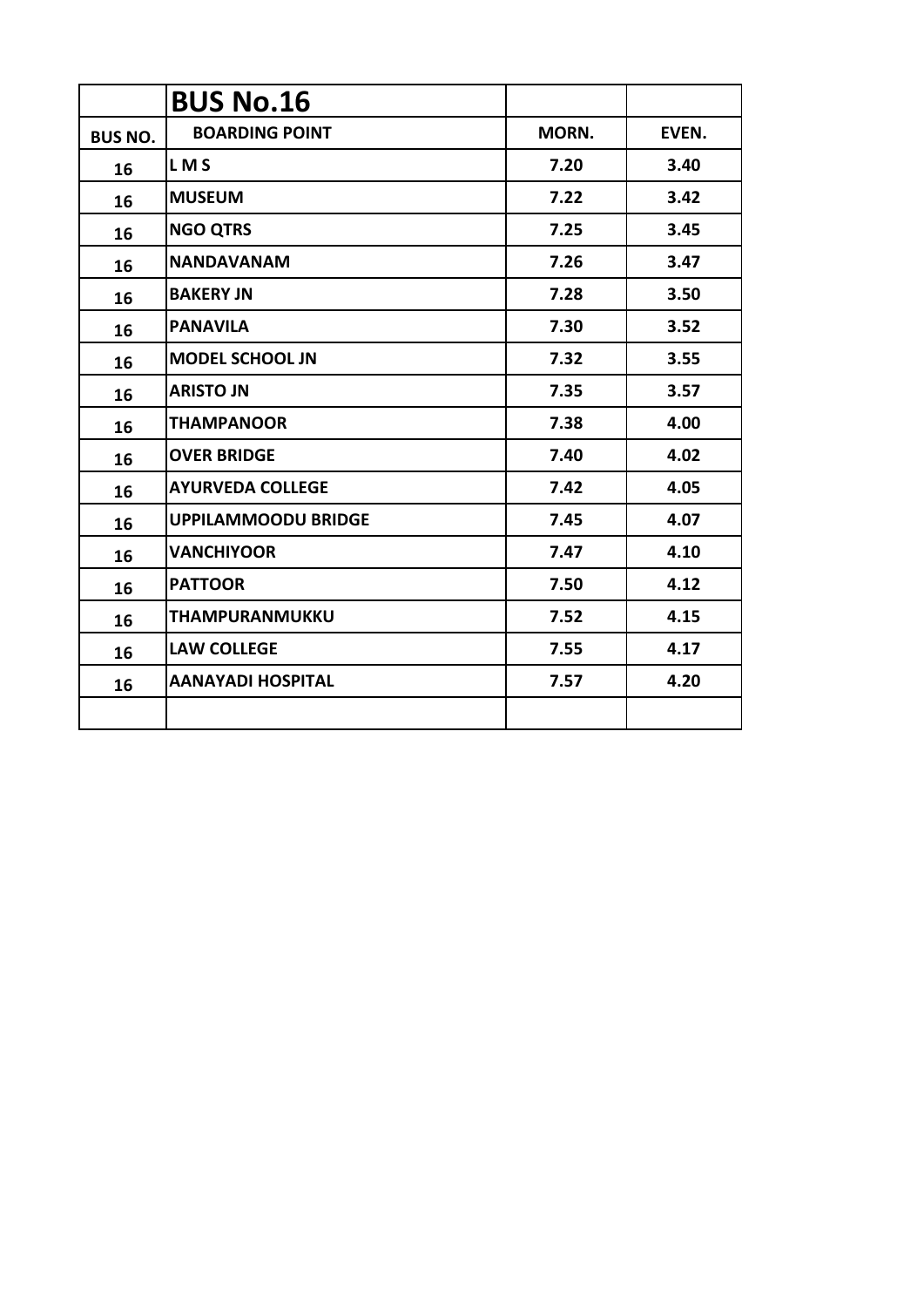|                | <b>BUS No.17</b>             |       |       |
|----------------|------------------------------|-------|-------|
| <b>BUS NO.</b> | <b>BOARDING POINT</b>        | MORN. | EVEN. |
| 17             | <b>JAWAHAR NAGAR</b>         | 7.25  | 3.50  |
| 17             | <b>GOLF JUNCTION</b>         | 7.28  | 3.45  |
| 17             | <b>DEVASWAM BOARD</b>        | 7.30  | 3.40  |
| 17             | <b>NANTHENCODE</b>           | 7.33  | 3.37  |
| 17             | <b>YMR</b>                   | 7.35  | 3.35  |
| 17             | <b>KURAVANKONAM JUNCTION</b> | 7.38  | 3.32  |
| 17             | <b>MARAPPALAM</b>            | 7.40  | 3.30  |
| 17             | <b>TKD ROAD</b>              | 7.45  | 3.25  |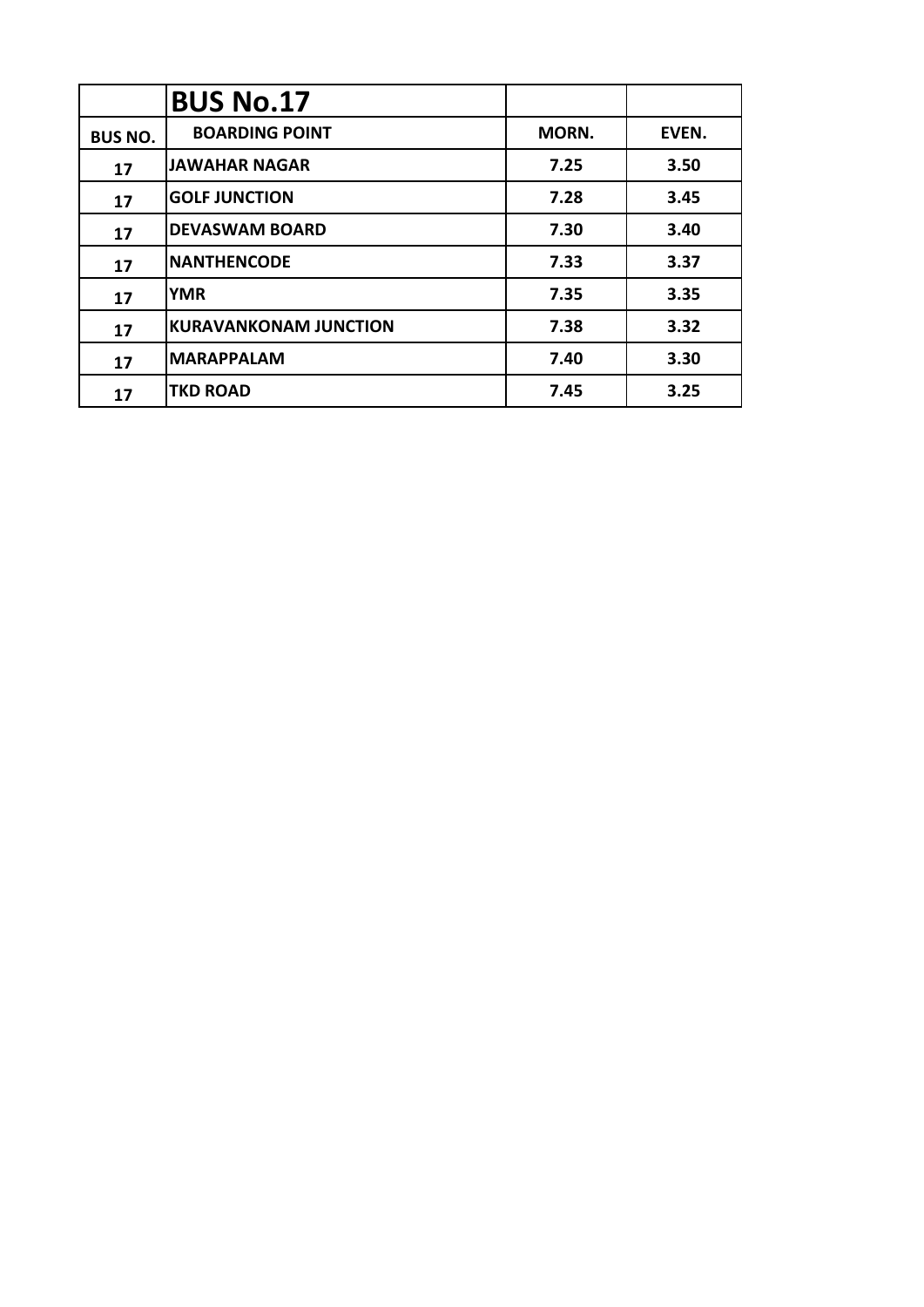|                | <b>BUS No.18</b>                  |       |       |
|----------------|-----------------------------------|-------|-------|
| <b>BUS NO.</b> | <b>BOARDING POINT</b>             | MORN. | EVEN. |
| 18             | <b>SEEMAVILA</b>                  | 7.12  | 4.08  |
| 18             | <b>CHENTHIPOORU</b>               | 7.15  | 4.05  |
| 18             | <b>VENCODE</b>                    | 7.20  | 4.00  |
| 18             | <b>MUKKOLA - PARIYARAM</b>        | 7.22  | 3.58  |
| 18             | <b>PAZHAKUTTY - PETROL PUMP</b>   | 7.25  | 3.55  |
| 18             | <b>NEDUMANGAD JN.</b>             | 7.30  | 3.50  |
| 18             | <b>NEDUMANGAD ITI</b>             | 7.35  | 3.45  |
| 18             | <b>VALICODE</b>                   | 7.37  | 3.43  |
| 18             | <b>PATHAMKALLU</b>                | 7.38  | 3.42  |
| 18             | <b>AZHICODE</b>                   | 7.40  | 3.40  |
| 18             | <b>KELTRON JN</b>                 | 7.45  | 3.35  |
| 18             | <b>THARANGINI FLAT</b>            | 7.47  | 3.33  |
| 18             | <b>KALLAYAM PALLIMUKKU</b>        | 7.50  | 3.30  |
| 18             | <b>KIZHAKKEMUKKOLA</b>            | 7.52  | 3.28  |
| 18             | <b>MUKKOLA ST.THOMAS</b>          | 7.53  | 3.27  |
| 18             | <b>MANNANTHALA POLICE STATION</b> | 7.55  | 3.25  |
|                |                                   |       |       |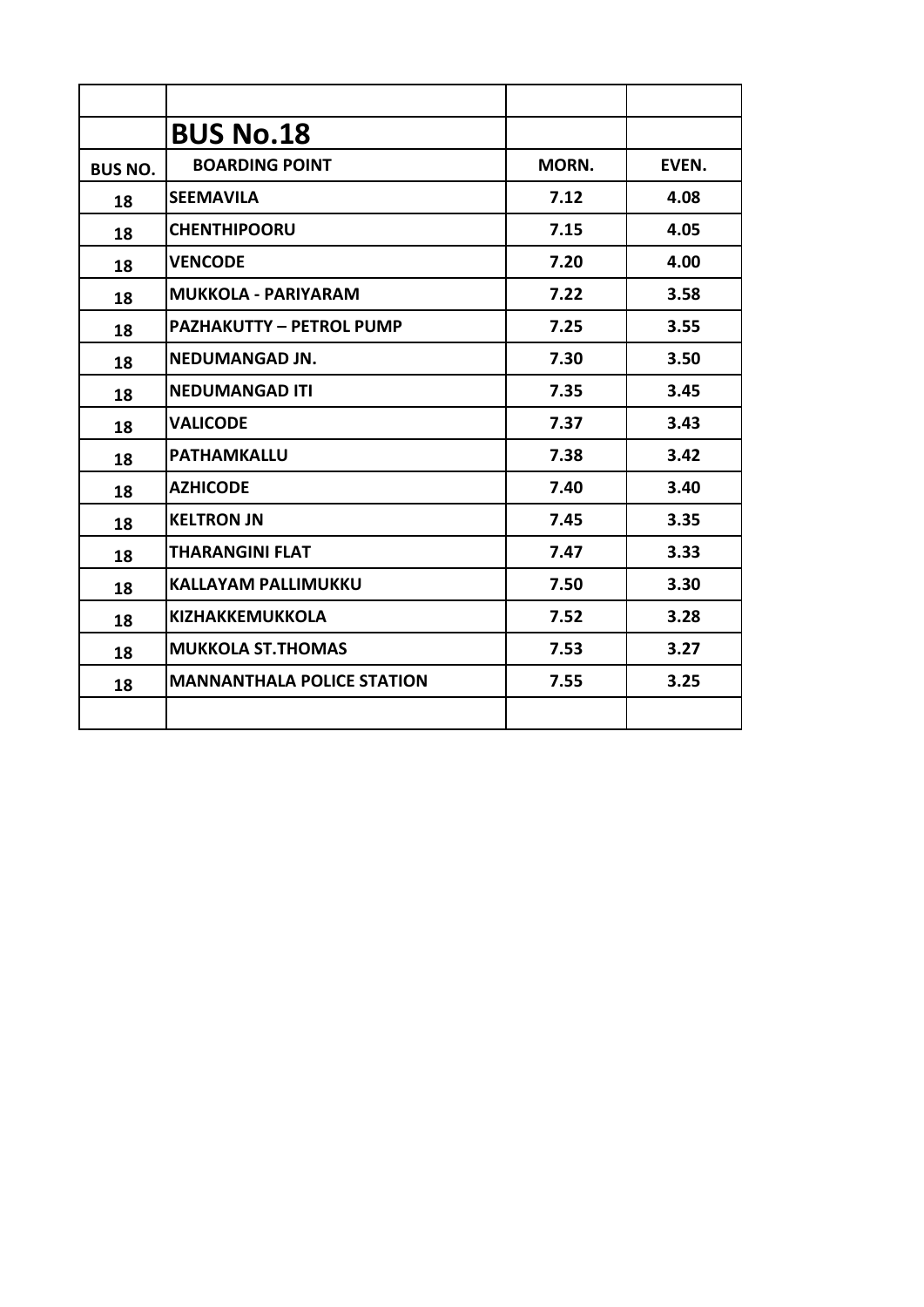|                | <b>BUS No.19</b>                         |       |       |
|----------------|------------------------------------------|-------|-------|
| <b>BUS NO.</b> | <b>BOARDING POINT</b>                    | MORN. | EVEN. |
| 19             | <b>PAROTTUKONAM</b>                      | 7.34  | 3.25  |
| 19             | <b>PAROTTUKONAM KSRTC BUS STOP</b>       | 7.36  | 3.27  |
| 19             | <b>SNEHA JUNCTION</b>                    | 7.38  | 3.29  |
| 19             | <b>THATTINAKAM</b>                       | 7.40  | 3.41  |
| 19             | <b>KARIYAM</b>                           | 7.42  | 3.43  |
| 19             | <b>GAFFHILL</b>                          | 7.47  | 3.48  |
| 19             | <b>MYTHRI NAGAR</b>                      | 7.50  | 3.51  |
| 19             | <b>CHELLAMANGALAM/ PANCHAYATH OFFICE</b> | 7.52  | 3.53  |
| 19             | <b>VATTAVILA</b>                         | 7.54  | 3.55  |
| 19             | <b>MUKKIKKADA</b>                        | 7.56  | 3.57  |
| 19             | <b>SOCIETY JN</b>                        | 7.58  | 3.59  |
| 19             | <b>PALATHARA</b>                         | 7.59  | 4.00  |
| 19             | <b>KERALADITHYAPURAM</b>                 | 8.01  | 4.01  |
| 19             | <b>MANNANTHALA BISHOP HOUSE</b>          | 8.03  | 4.03  |
| 19             | <b>MANNANTHALA LC CHURCH</b>             | 8.05  | 4.05  |
|                |                                          |       |       |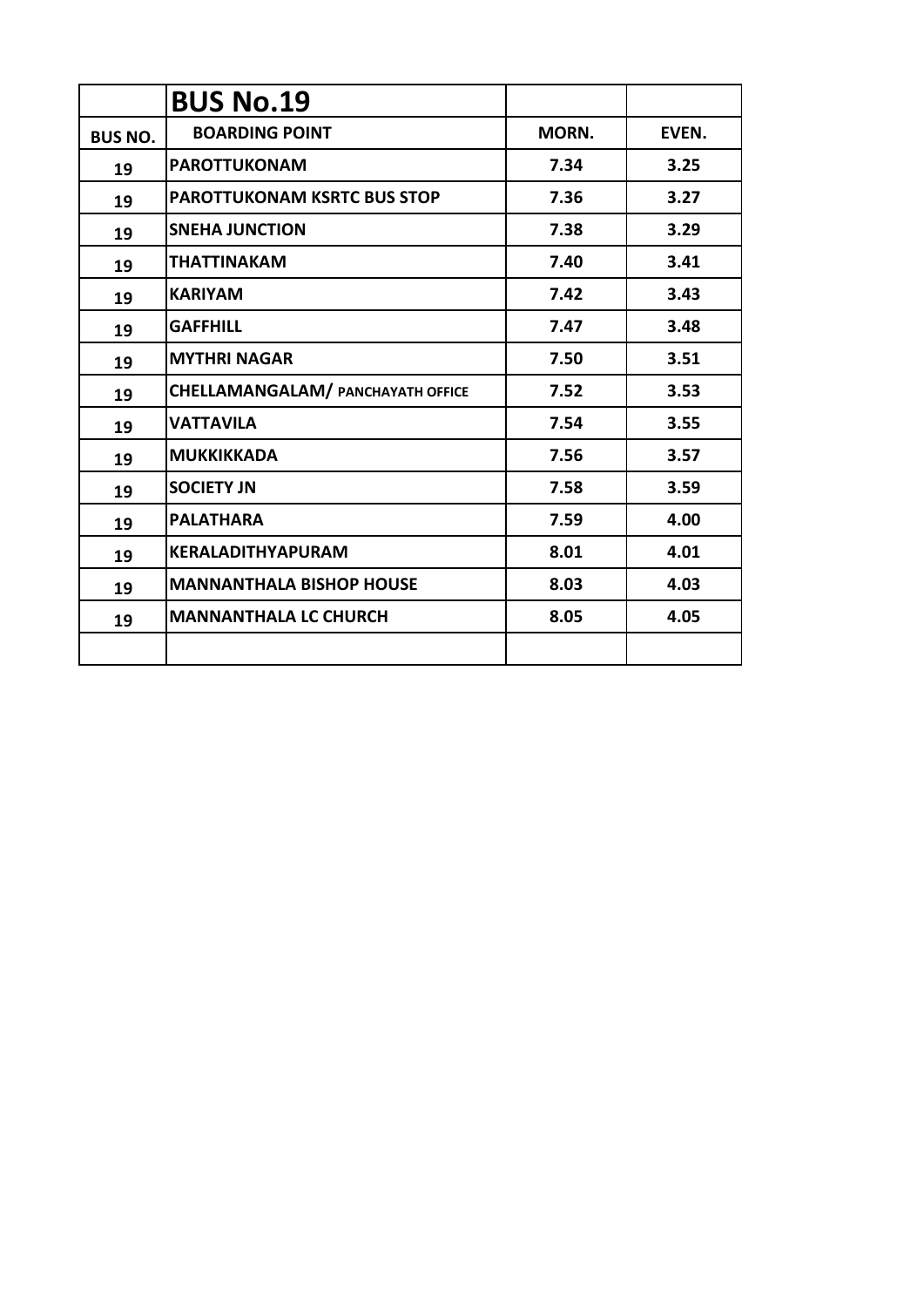|                | <b>BUS No.20</b>            |       |       |
|----------------|-----------------------------|-------|-------|
| <b>BUS NO.</b> | <b>BOARDING POINT</b>       | MORN. | EVEN. |
| 20             | <b>TECHNOPARK MAIN GATE</b> | 7.25  | 3.55  |
| 20             | <b>ATTINKUZHY</b>           | 7.26  | 3.54  |
| 20             | <b>KULATHOOR BYPASS</b>     | 7.28  | 3.52  |
| 20             | <b>KULATHOOR JN</b>         | 7.31  | 3.49  |
| 20             | <b>ARASUMMOODU</b>          | 7.35  | 3.45  |
| 20             | <b>MANVILA</b>              | 7.37  | 3.43  |
| 20             | <b>RADIO STATION</b>        | 7.39  | 3.41  |
| 20             | <b>SASTHANKONAM</b>         | 7.41  | 3.39  |
| 20             | <b>AMBADI NAGAR</b>         | 7.43  | 3.37  |
| 20             | <b>ENGG. COLLEGE</b>        | 7.45  | 3.35  |
| 20             | <b>KAKKANADU LANE</b>       | 7.55  | 3.25  |
|                |                             |       |       |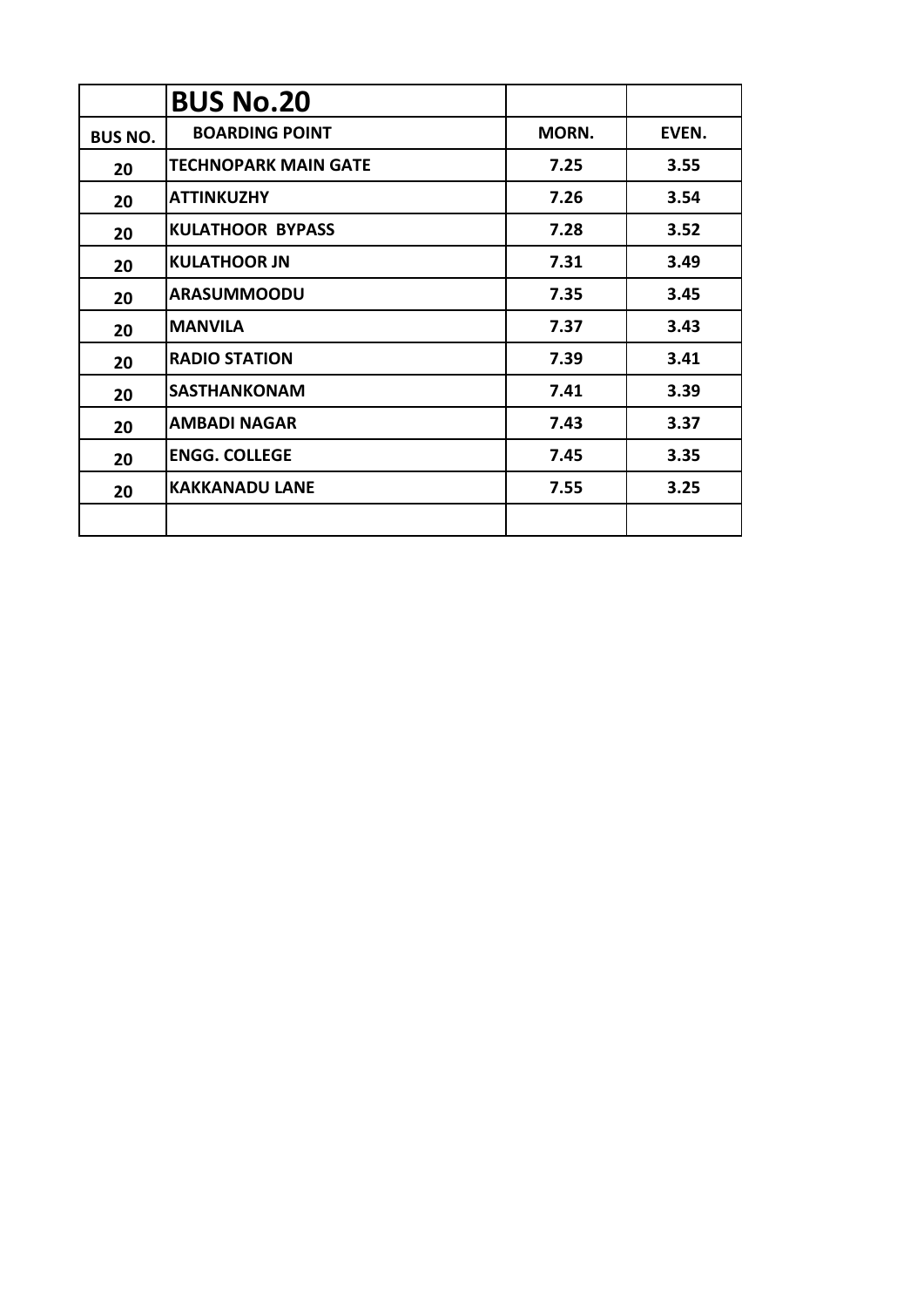|                | <b>BUS No.21</b>                   |       |       |
|----------------|------------------------------------|-------|-------|
| <b>BUS NO.</b> | <b>BOARDING POINT</b>              | MORN. | EVEN. |
| 21             | <b>ARAAMKALLU PALLI PADI</b>       | 7.20  | 3.45  |
| 21             | <b>ENIKKARA</b>                    | 7.22  | 3.50  |
| 21             | <b>KARAKULAM PANCHAYATH OFFICE</b> | 7.24  | 3.52  |
| 21             | <b>KARAKULAM BRIDGE</b>            | 7.26  | 3.54  |
| 21             | <b>KARAKULAM CO-OPERATIVE BANK</b> | 7.28  | 3.57  |
| 21             | <b>KACHANI KSEB</b>                | 7.30  | 4.00  |
| 21             | <b>KACHANI H. S</b>                | 7.32  | 4.02  |
| 21             | <b>MUKKOLA - NETTAYAM</b>          | 7.34  | 4.04  |
| 21             | <b>VETTIKONAM</b>                  | 7.36  | 4.06  |
| 21             | <b>KAVADITHALA CSI CHURCH</b>      | 7.37  | 4.10  |
| 21             | <b>KAVADITHALA LUTHERAN CHURCH</b> | 7.38  | 4.12  |
| 21             | <b>VAZHAYILA BRIDGE</b>            | 7.40  | 3.40  |
| 21             | <b>VAZHAYILA PALLI</b>             | 7.42  | 3.37  |
| 21             | <b>PEROORKADA - SBI</b>            | 7.45  | 3.35  |
| 21             | AMBALAMUKKU (KOWDIAR ROAD)         | 7.47  | 3.32  |
| 21             | <b>TOLL JUNCTION KOWDIAR</b>       | 7.50  | 3.30  |
| 21             | <b>NARMADHA</b>                    | 7.52  | 3.29  |
| 21             | <b>KOWDIAR</b>                     | 7.54  | 3.27  |
|                |                                    |       |       |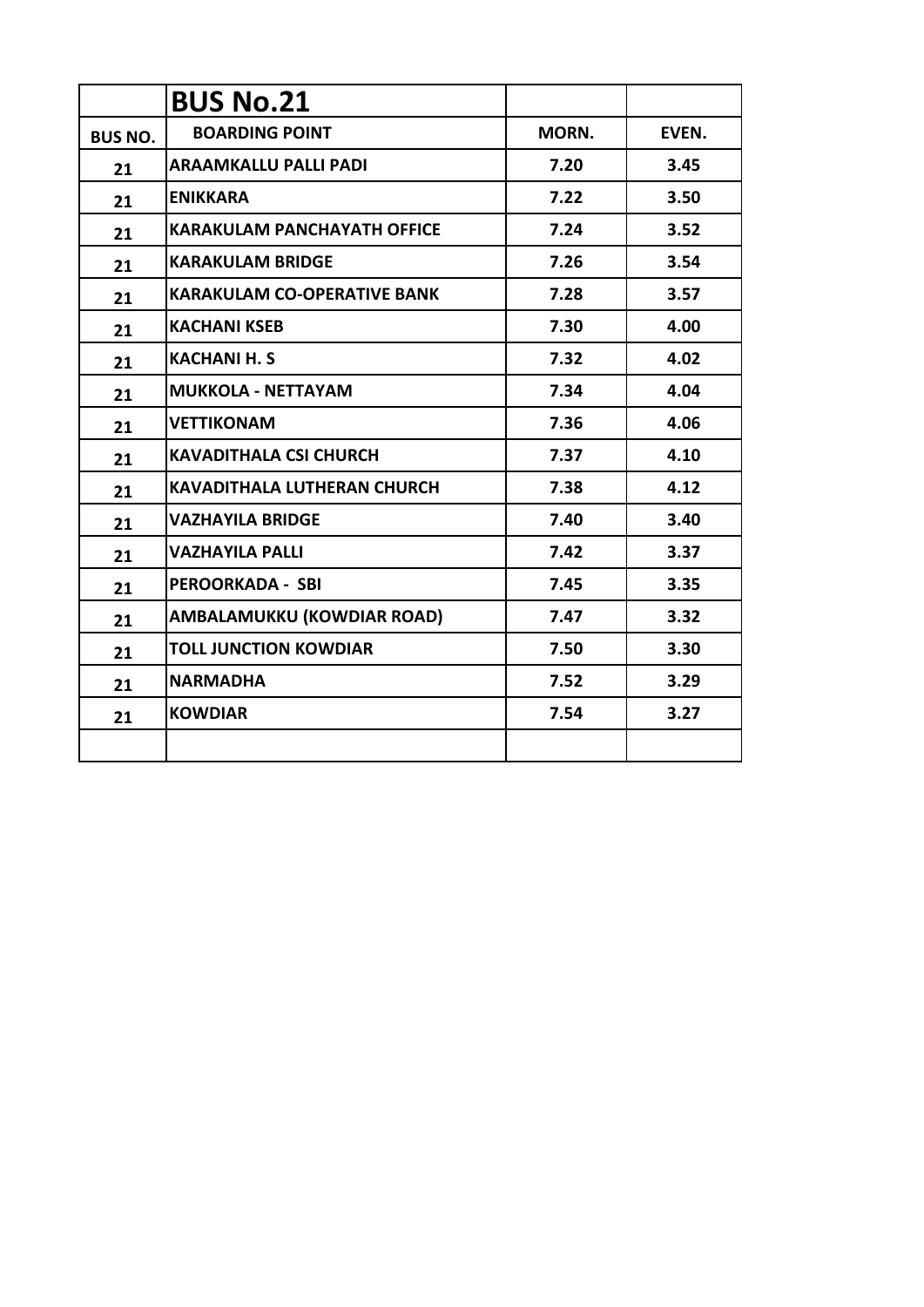|               | <b>BUS No.22</b>                    |       |       |
|---------------|-------------------------------------|-------|-------|
| <b>BUS NO</b> | <b>BOARDING POINT</b>               | MORN. | EVEN. |
| 22            | <b>RANIGIRI CHURCH</b>              | 7.25  | 3.30  |
| 22            | <b>PRESS GATE WEST</b>              | 7.27  | 3.32  |
| 22            | <b>ARUVIYODE</b>                    | 7.30  | 3.35  |
| 22            | <b>MARUTHOOR</b>                    | 7.32  | 3.37  |
| 22            | <b>KALPADA</b>                      | 7.34  | 3.39  |
| 22            | <b>CHUMADUTHANGI MOODU</b>          | 7.35  | 3.40  |
| 22            | <b>ESWARAN THAMPI NAGAR</b>         | 7.37  | 3.42  |
| 22            | SOWPARNIKA FLAT (CHOOZHAMPALA ROAD) | 7.40  | 3.45  |
| 22            | <b>AMBALATHUMNADA</b>               | 7.42  | 3.47  |
| 22            | <b>PULLIPRA - SFS FLAT</b>          | 7.43  | 3.48  |
| 22            | <b>MADATHUNADA- ARTECH FLAT</b>     | 7.44  | 3.49  |
| 22            | <b>SOOCHIVILA</b>                   | 7.45  | 3.50  |
| 22            | <b>CHOOZHAMPALA</b>                 | 7.47  | 3.52  |
| 22            | <b>CHOOZHAMPALA POND</b>            | 7.48  | 3.53  |
| 22            | <b>VELIKUNNU</b>                    | 7.50  | 3.55  |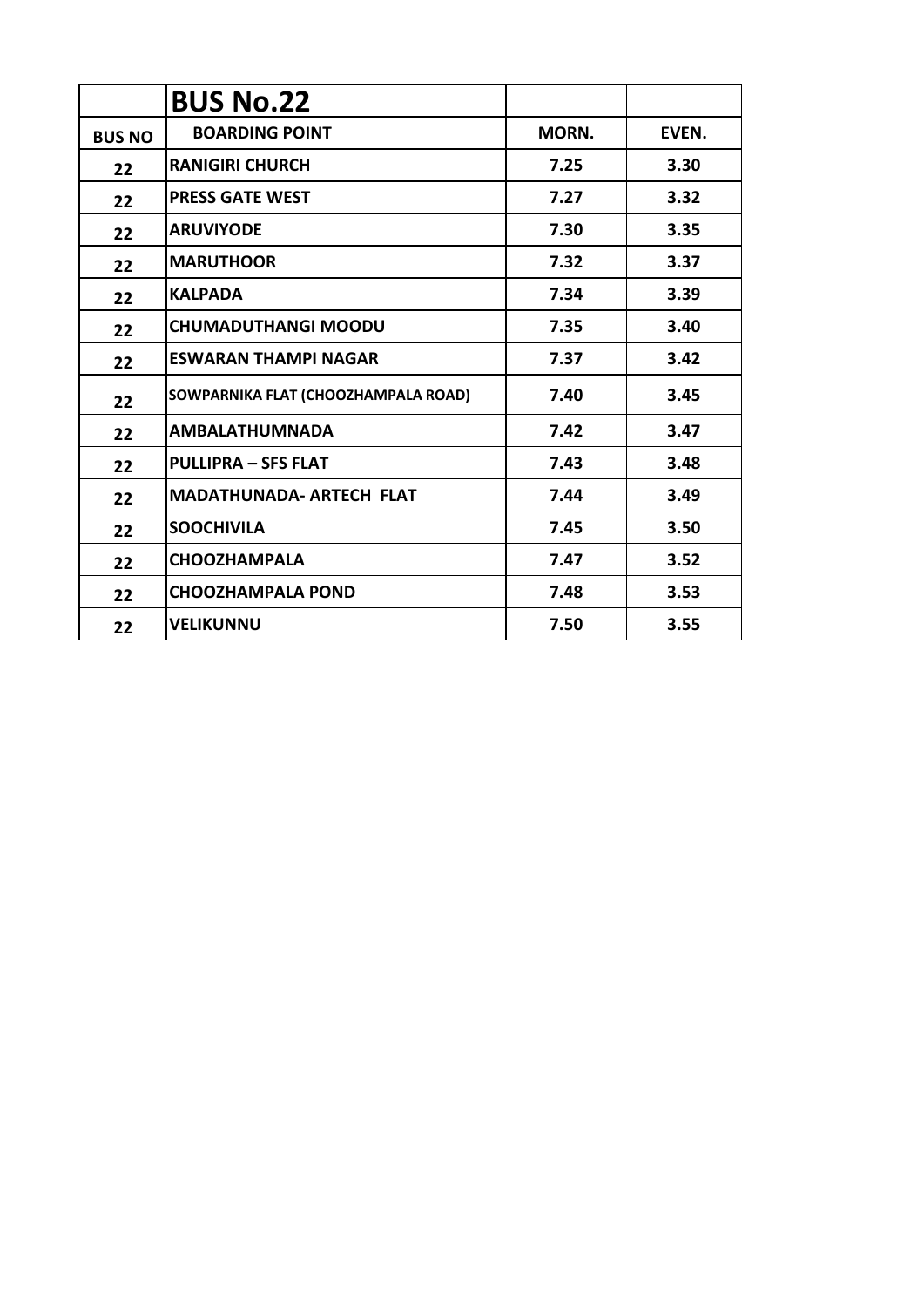|               | <b>BUS No.23</b>             |       |       |
|---------------|------------------------------|-------|-------|
| <b>BUS NO</b> | <b>BOARDING POINT</b>        | MORN. | EVEN. |
| 23            | <b>KAZHAKUTTOM BYPASS JN</b> | 7.20  | 4.00  |
| 23            | <b>AMBALATHINKARA</b>        | 7.22  | 3.58  |
| 23            | <b>KARYAVATTOM</b>           | 7.25  | 3.55  |
| 23            | <b>CHAVADIMUKKU</b>          | 7.32  | 3.48  |
| 23            | <b>SREEKARYAM MOSQUE</b>     | 7.35  | 3.45  |
| 23            | <b>SREEKARYAM JN</b>         | 7.37  | 3.43  |
| 23            | <b>KALLAMPALLY</b>           | 7.40  | 3.40  |
| 23            | <b>SREEDHANYA FLAT</b>       | 7.41  | 3.39  |
| 23            | <b>CHENTHY</b>               | 7.42  | 3.38  |
| 23            | <b>PONGUMMOODU</b>           | 7.45  | 3.35  |
| 23            | <b>WATER AUTHORITY</b>       | 7.46  | 3.34  |
| 23            | <b>KOCHULLOOR</b>            | 7.47  | 3.33  |
| 23            | <b>ULLOOR</b>                | 7.50  | 3.30  |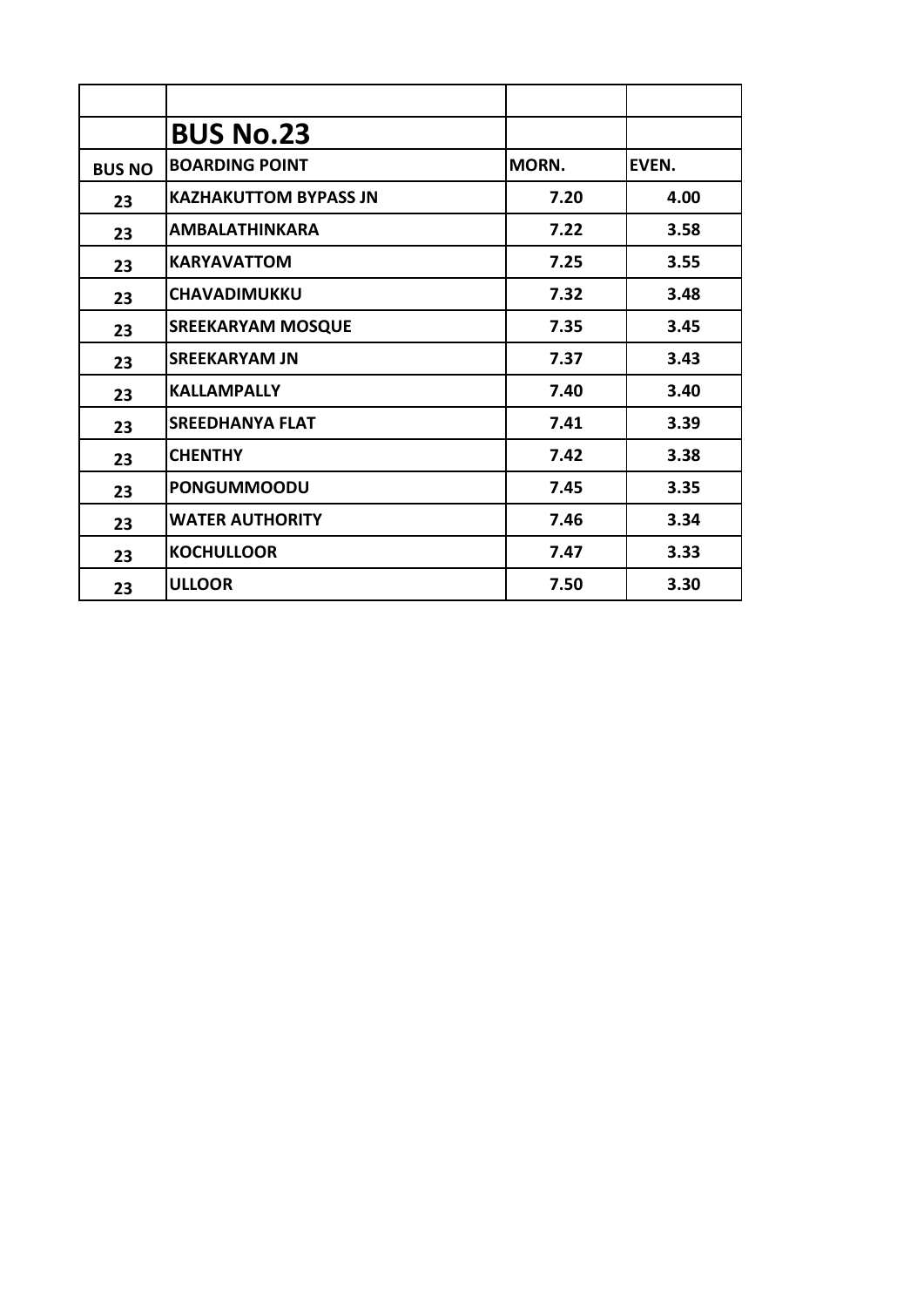|               | <b>BUS No.24</b>                 |       |       |
|---------------|----------------------------------|-------|-------|
| <b>BUS NO</b> | <b>BOARDING POINT</b>            | MORN. | EVEN. |
| 24            | <b>GENERAL HOSPITAL</b>          | 7.15  | 3.48  |
| 24            | <b>KANNAMMOOLA</b>               | 7.17  | 3.46  |
| 24            | <b>MULAVANA</b>                  | 7.20  | 3.43  |
| 24            | <b>GOWREESAPATTOM</b>            | 7.23  | 3.40  |
| 24            | <b>KOTTARA LANE (KOVIL ROAD)</b> | 7.25  | 3.38  |
| 24            | <b>POTTAKUZHY</b>                | 7.27  | 3.36  |
| 24            | <b>VYDUTHI BHAVAN</b>            | 7.28  | 3.35  |
| 24            | <b>PATTOM PSC</b>                | 7.30  | 3.33  |
| 24            | <b>PATTOM LIC</b>                | 7.32  | 3.31  |
| 24            | <b>BIG BAZAR</b>                 | 7.35  | 3.28  |
| 24            | <b>KESAVADASAPURAM</b>           | 7.36  | 3.27  |
| 24            | <b>M G COLLEGE</b>               | 7.38  | 3.25  |